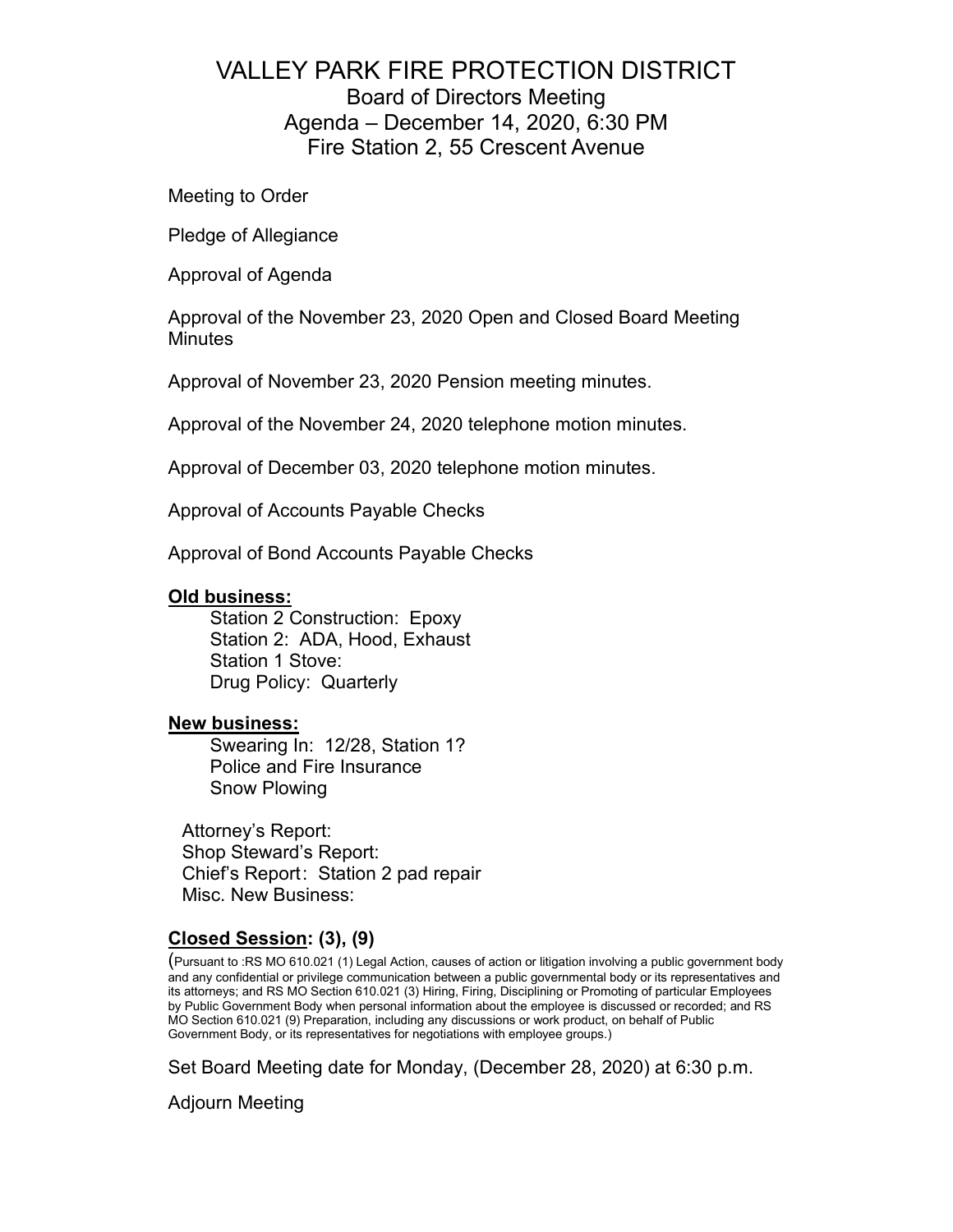# VALLEY PARK FIRE PROTECTION DISTRICT Board of Directors Meeting Minutes November 23, 2020, 6:30 PM Fire Station 2, 55 Crescent Avenue

Meeting to Order: 6:30 PM

Attendance: Director Schmitt, Director Wilburn, Director Webster, Chief Polk, Assistant Chief VanGaasbeek, Deputy Chief Poleski, Steward Trower, Attorney McLaughlin, Rick Rognan, Various staff members.

Pledge of Allegiance: Led by Director Webster

Approval of Agenda: **A motion was made to approve the agenda. 1st Director Webster, 2nd Director Wilburn. Motion passed 3-0.**

Approval of the October 26, 2020 Open and Closed Board Meeting Minutes: **A motion was made to approve the October 26, 2020 open and closed meeting minutes. 1st Director Webster, 2nd Director Schmitt. Motion passed 3-0.**

Approval of Accounts Payable Checks: **A motion was made to approve the account payable checks. 1st Director Webster, 2nd Director Schmitt. Motion passed 3-0.** 

Approval of Bond Accounts Payable Checks: **A motion was made to approve the Bond payable checks. 1st Director Webster, 2nd Director Schmitt. Motion passed 3-0.** 

Approval of November 2, 2020 Construction RFP opening Minutes: **A motion was made to approve the November 2, 2020 construction RFP opening minutes. 1st Director Webster, 2nd Director Schmitt. Motion passed 3-0.**

Approval of November 2, 2020 Pension meeting minutes: **A motion was made to approve the November 2, 2020 pension meeting minutes. 1st Director Webster, 2nd Director Schmitt. Motion passed 3-0**.

Approval of November 4, 2020 Closed special meeting minutes: **A motion was made to approve the November 4, 2020 closed special meeting minutes. 1st Director Webster, 2nd Director Schmitt. Motion passed 3-0.**

Approval of the November 9, 2020 Accounts Payable and Bond payable checks telephone motion: A discussion was had about the telephone motion and cancelled meeting. In the future, Chief Polk will use multiple formats to contact the director and post cancelled meetings. **A motion was made to approve the November 9, 2020 telephone motion. 1st Director Wilburn, 2nd Director Webster. Motion passed 3-0.**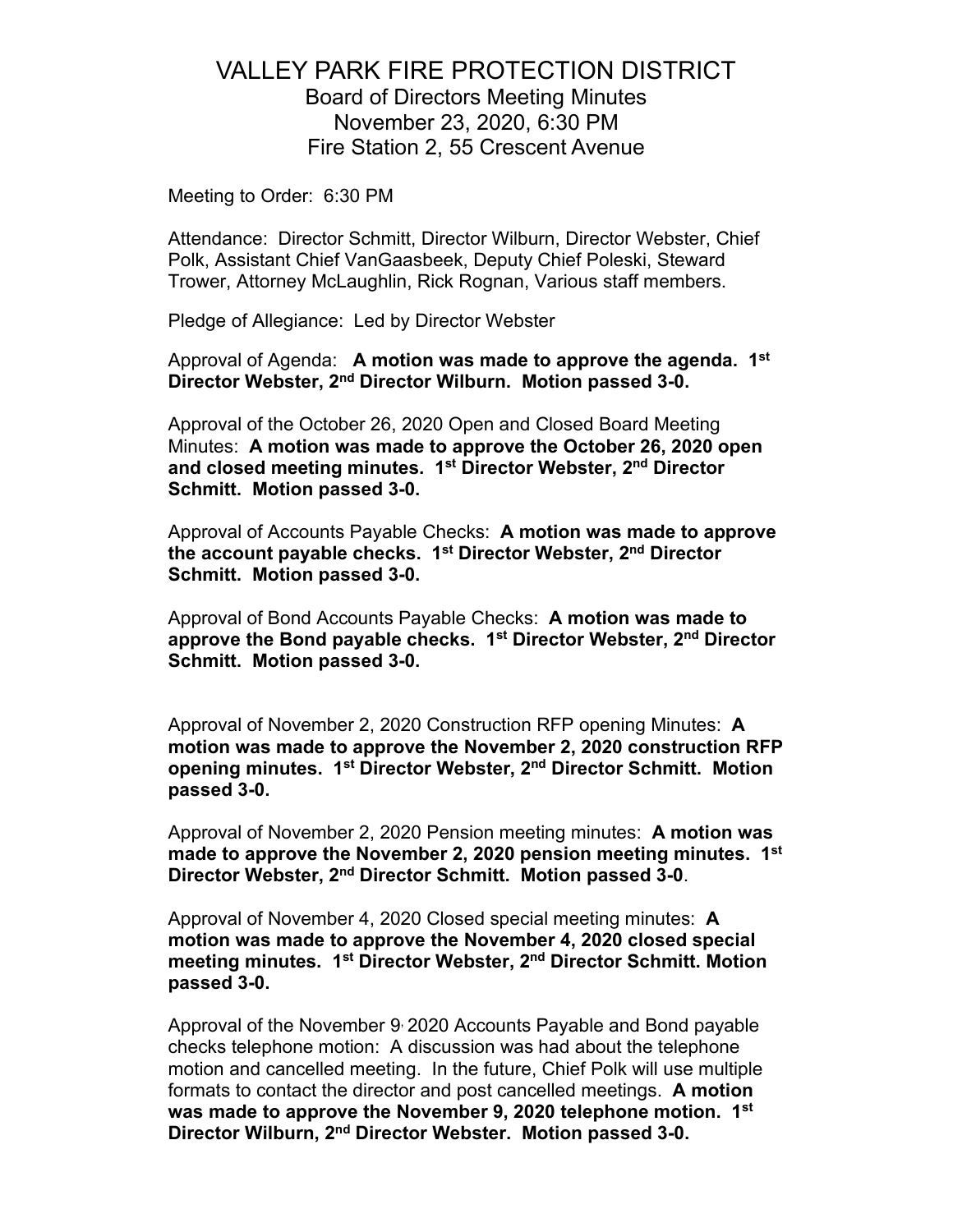Approval of the November 17, 2020 Closed session meeting minutes: **A motion was made to approve the November 17, 2020 closes session minutes. 1st Director Webster, 2nd Director Schmitt. Motion passed 3-0.**

## **Old business:**

Ambulance Billing: Deputy Chief Poleski reviewed the ambulance billing RFPs. The EMS committee recommends Ambulance Medical Billing. It was decided to start with this company on 1/1/21. **A motion was made to award the ambulance billing RFP to Ambulance Medical Billing. 1st Director Webster, 2nd Director Wilburn. Motion passed 3- 0.** 

Station 2 Construction: Chief spoke regarding the alternates on the station 2 bids. Chief was directed to talk with CRESA regarding the epoxy and report back at the next board meeting. Chief Polk was also advised to accept Alternate #4 and remove the water softener from the construction project. A discussion was had regarding the bids that CRESA received for material testing. Cresa recommend Intertek-PSI due to their lowest rate per hour. After review **A motion was made to utilize Intertec-PSI as the materials testing company for the station 2 project. 1st Director Webster, 2nd Director Schmitt. Motion passed 3-0.**

MSD Connection Fee: Chief advise that the MSD connection fee had to be pre-paid in order to receive the building permit.

Drug Test Change:Chief Polk spoke regarding changing drug testing companies. A discussion ensued on how often the district should do drug testing due to our small size. It was agreed that random testing should be conducted on a quarterly basis. Chief Polk will make this change.

Station 1 Stove: Chief advised that he will be getting prices to add a gas shutoff to the stove at station 1.

## **New business:**

Finance Report: Rick Rognan reviewed the October finances.

Preliminary Budget 2021: Rick Rognan reviewed the 2021 preliminary budged. The budget will need to be adopted at the last meeting in December.

Station Masks: A discussion was had regarding the need to wear a mask in the station at all times and purchasing more comfortable masks for the employees. Three options were presented by Assistant Chief VanGaasbeek. **A motion was made to purchase the Halo brand masks. 1st Director Webster, 2nd Director Wilburn. Motion passed 3- 0.** 

Audit/Fick Eggemeyer 9100: Chief spoke regarding the engagement letter from the auditor. **A motion was made to utilize Fick/Eggemeyer for the annual audit. 1st Director Webster, 2nd Director Schmitt. Motion passed 3-0.**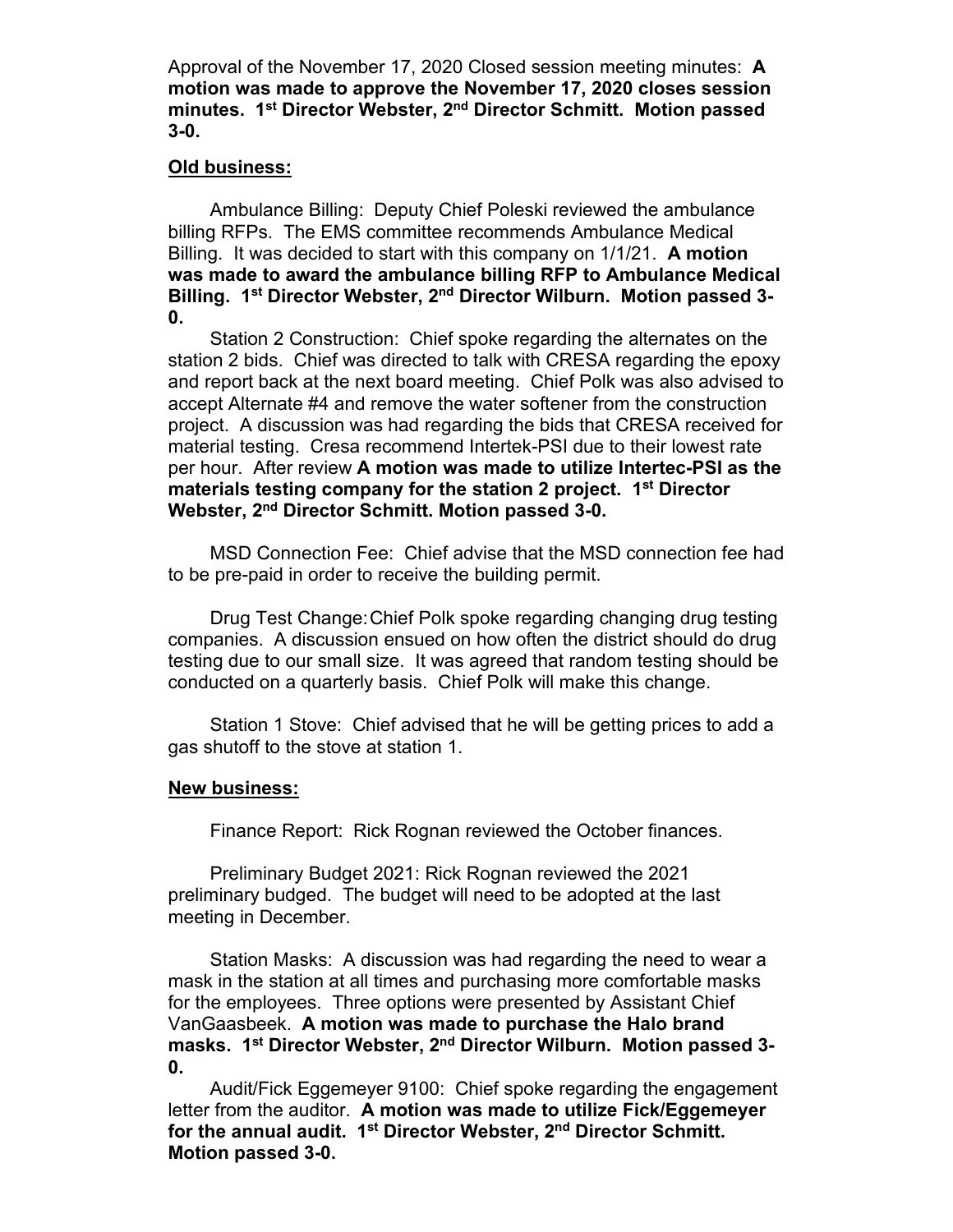Residential door damage: Deputy Chief Poleski spoke regarding a damaged door and a resident wish to have the district pay for it. The door was damaged during an emergency call and was necessary to get in the residence. Due to the circumstances it was decided to not pay for the door.

Ballwin Ambulance Bill: Deputy Chief Poleski spoke regarding an out of district person wanting to have his ambulance bill waived. After discussion it was decided that this would not be appropriate.

Work Comp Renewal: The workers compensation renewal was discussed. **A motion was made to approve and renew the workers compensation policy with Missouri Fire and Ambulance District Trust. 1st Director Webster, 2nd Director Schmitt. Motion passed 3-0.**

Medical Insurance Renewal: The medical insurance renewal was discussed. **A motion was made to renew the medical insurance with Cigna. 1st Director Webster, 2nd Director Schmitt. Motion passed 3-0.**

Dental/Vision Renewal: The dental and vision renewal was discussed. **A motion was made to renew the dental and vision insurance with Delta Dental and Eyemed. 1st Director Webster, 2nd Director Schmitt. Motion passed 3-0.**

Election dates/notice: The election dates were discussed. Resolution 2020-06 Director Election: The election resolution was discussed. It was decided the allow the first person that shows up to the first person on the ballot. **A motion was made to approve Resolution 2020-06, Director Election. 1st Director Webster, 2nd Director Schmitt. Motion passed 3-0.**

Commercial Vacuum: Chief Polk advised that a new vacuum was needed for station 2.

Attorney's Report: None

Shop Steward's Report: Steward Trower advised of a gift they had sent to Barb.

Chief's Report: Thanks was given to Firefighter Hidritch for his work on the gear dryer. Chief also read a thank you letter for the Brignole family.

Misc. New Business: None

## **Closed Session: (1), (3), (9) A motion was made to enter closed session. 1st Director Webster, 2nd Director Schmitt. Motion passed 3-0.**

(Pursuant to :RS MO 610.021 (1) Legal Action, causes of action or litigation involving a public government body and any confidential or privilege communication between a public governmental body or its representatives and its attorneys; and RS MO Section 610.021 (3) Hiring, Firing, Disciplining or Promoting of particular Employees by Public Government Body when personal information about the employee is discussed or recorded; and RS MO Section 610.021 (9) Preparation, including any discussions or work product, on behalf of Public Government Body, or its representatives for negotiations with employee groups.)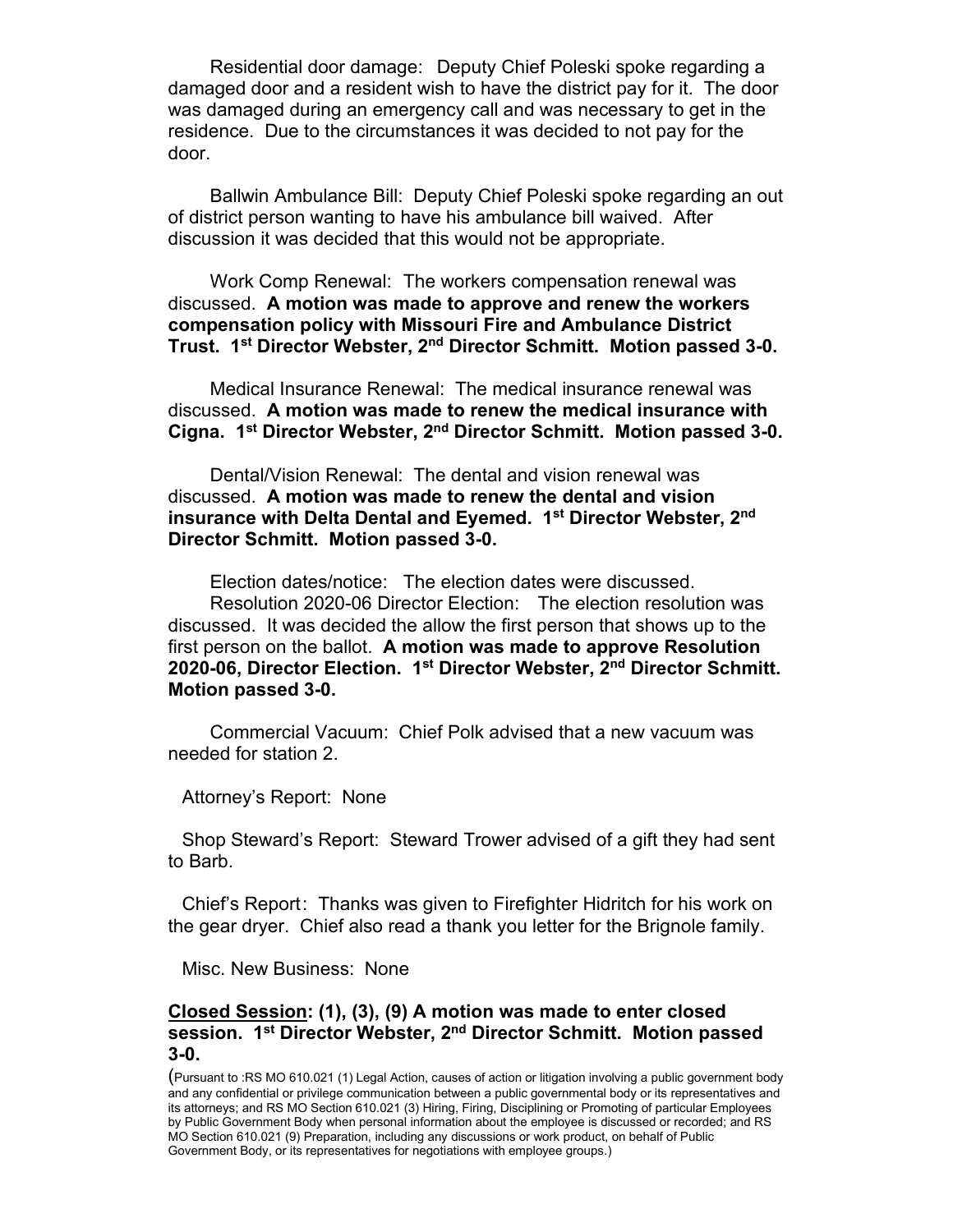The open meeting resumed at 8:45 PM.

**A motion was made to set the next board meeting for Monday, (December 14, 2020) at 6:30 p.m. 1st Director Wilburn, 2nd Director Webster. Motion passed 3-0**.

**Motion to adjourn. 1st Director Wilburn. 2nd Director Webster. Motion passed 3-0**.

**Secretary** 

\_\_\_\_\_\_\_\_\_\_\_\_\_\_\_\_\_\_\_\_\_\_\_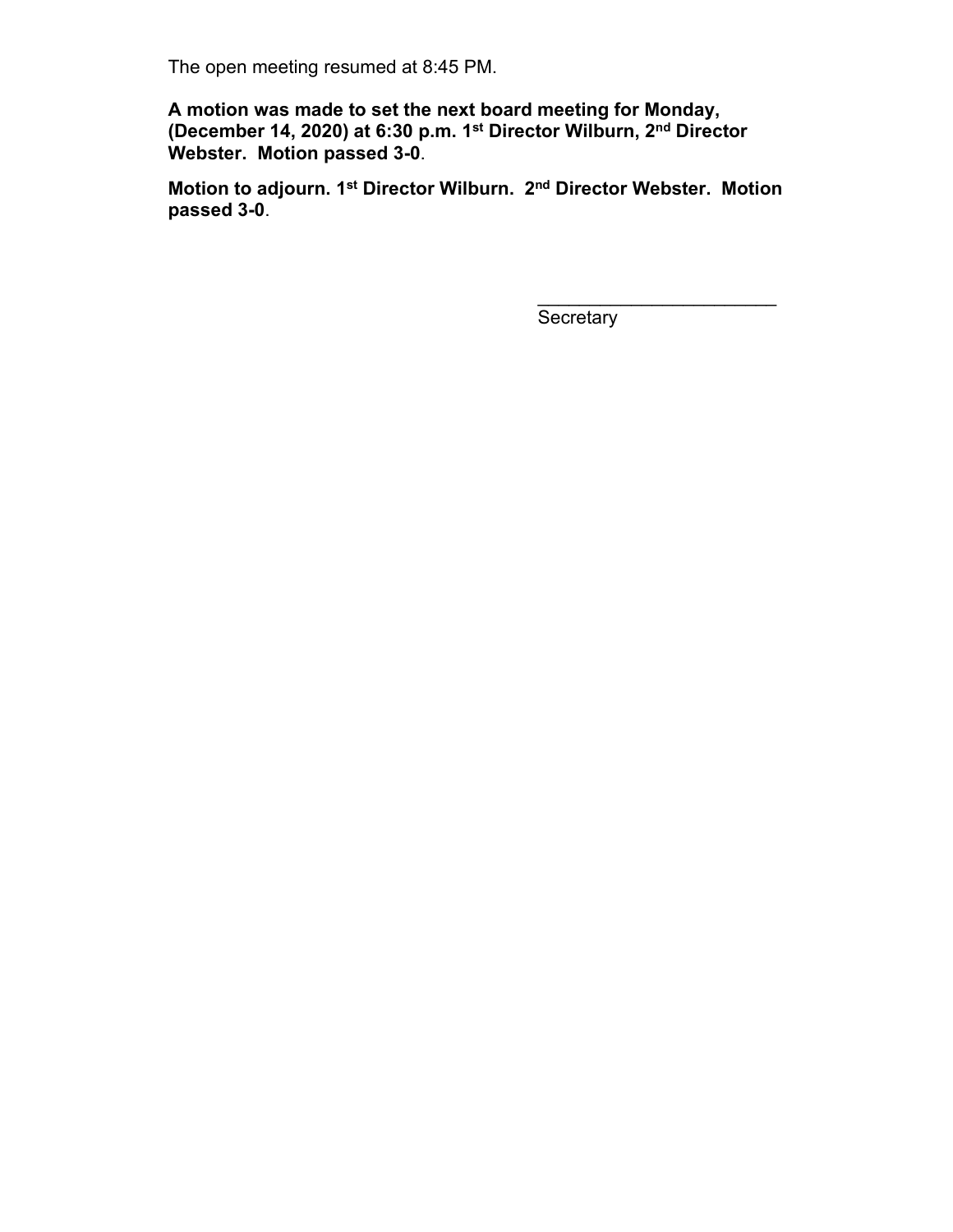# **Valley Park Fire Protection District Defined Benefit Plan and Trust**

# *Meeting of the Board of Trustees*

## **November 23, 2020**

Page 1 of 2

A meeting of the Board of Trustees of Valley Park Fire Protection District Defined Benefit Plan and Trust (hereinafter called the "Fund") was held on Monday, November 23, 2020, at the Valley Park Fire Protection District, 55 Crescent Avenue, Valley Park, MO 63088.

Chairman Chris Webster called the meeting to order at 6:04 p.m.

# **ROLL CALL:**

The following Trustees answered Roll Call:

Chris Webster Sheri Schmitt Dan Wilburn Kyle Wilken Joe Tucker

Also present were:

Chief James Polk District Chief Assistant Chief VanGaasbeek District Assistant Chief Daniel McLaughlin Fund Counsel

Chairman Webster ruled that a quorum was present and called the meeting to order.

The minutes of the November 1, 2020 meeting were presented for review. After review, it was

*Moved by Trustee Webster, and seconded by Trustee Schmitt* to approved the minutes from the November 1, 2020. Motion passed and unanimously carried 5-0.

The Board addressed the pension crediting and buy back for Administrative Staff and Shop members. Fund Counsel advised there are really only two (2) questions to address as this is a cost-neutral proposal to the Fund meaning that aside from minimal interest that cannot be actuarially concluded all the cost lies with the participant. The questions to be addressed are (1) how to define eligibility and what prior years of service can be bought, and (2) how will those year be paid for.

## **Valley Park Fire Protection District**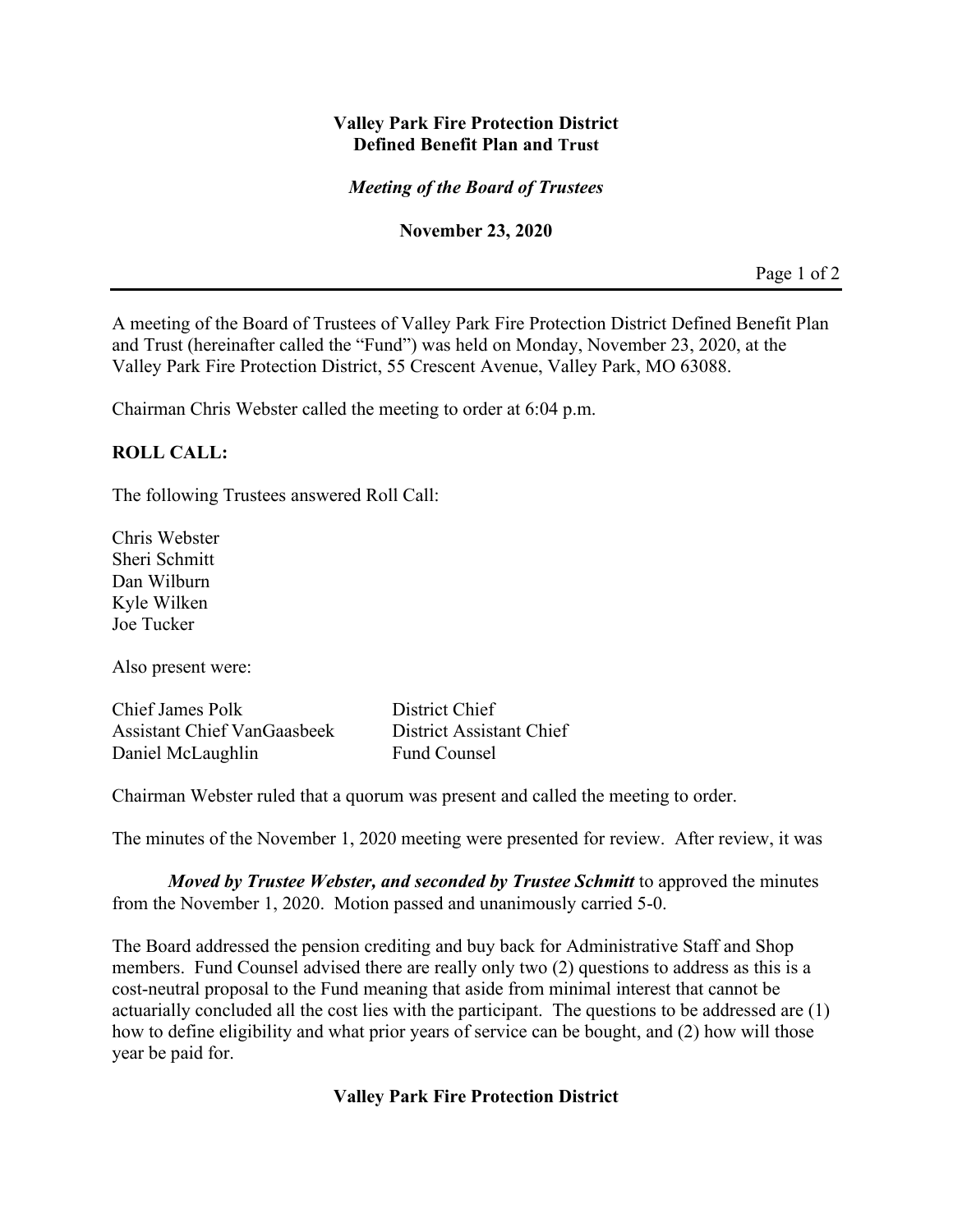# **Defined Benefit Plan and Trust**

# *Meeting of the Board of Trustees*

## **November 23, 2020**

Page 2 of 2

The Trustees indicated the Shop has not expressed much of a concern or desire either way and they were okay implementing the program. Fund Counsel indicated that due to the implementation process and need to provide a summary of material modification sixty (60) days prior to the implementation of the program a March 1, 2021 effective date was appropriate. After discussion, it was

*Moved by Trustee Webster, and seconded by Trustee Wilburn* to amend the plan document to allow for the implementation of the pension crediting program for all participants effective March 1, 2021. Motion passed and carried 4-0. Trustee Webster – yea, Trustee Wilburn – yea, Trustee Schmitt – abstain, Trustee Wilken – yea, Trustee Tucker – yea.

Chief Polk further addressed the need to get the Pension Plan restated during the first quarter of 2021.

## **NEXT MEETING DATE**

Unknown

# **ADJOURNMENT**

There being no further business before the Board of Trustees, at 6:18 p.m., it was

*Moved by Trustee Webster, and seconded by Trustee Schmitt* to adjourn the meeting. Motion passed and unanimously carried 5-0.

 $\mathcal{L}_\text{G}$  , and the contribution of the contribution of the contribution of the contribution of the contribution of the contribution of the contribution of the contribution of the contribution of the contribution of t

Respectfully submitted and attested to by,

 $\mathcal{L}_\mathcal{L}$ 

Chris Webster, Chairman Sheri Schmitt, Trustee

Joseph Tucker, Trustee Dan Wilburn, Trustee

Kyle Wilken, Trustee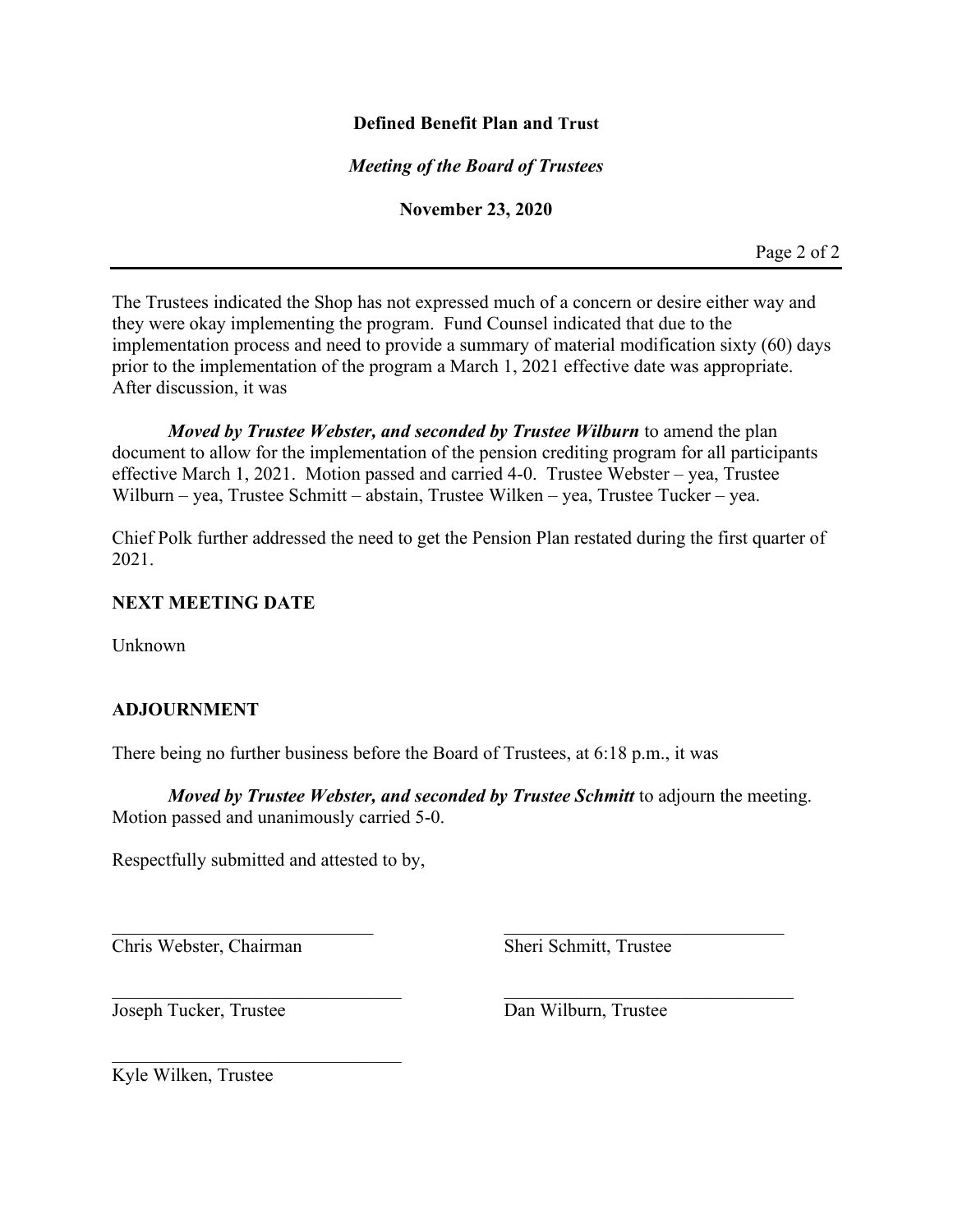## **Telephone Motion**

## **11/24/2020**

A telephone conversation was had regarding the Standard Insurance renewal. This is our life and disability insurance. There is no increase from last year.

Also discussed was Paylocity. This is our COBRA and reimbursement company. There is no increase from last year.

This was included in the preliminary budget numbers that were presented at the 11/21/20 meeting.

**A motion was made to approve the Standard and Paylocity renewal. 1st Director Webster, 2nd Director Wilburn. Motion passed 3-0.** 

**Secretary** 

\_\_\_\_\_\_\_\_\_\_\_\_\_\_\_\_\_\_\_\_\_\_\_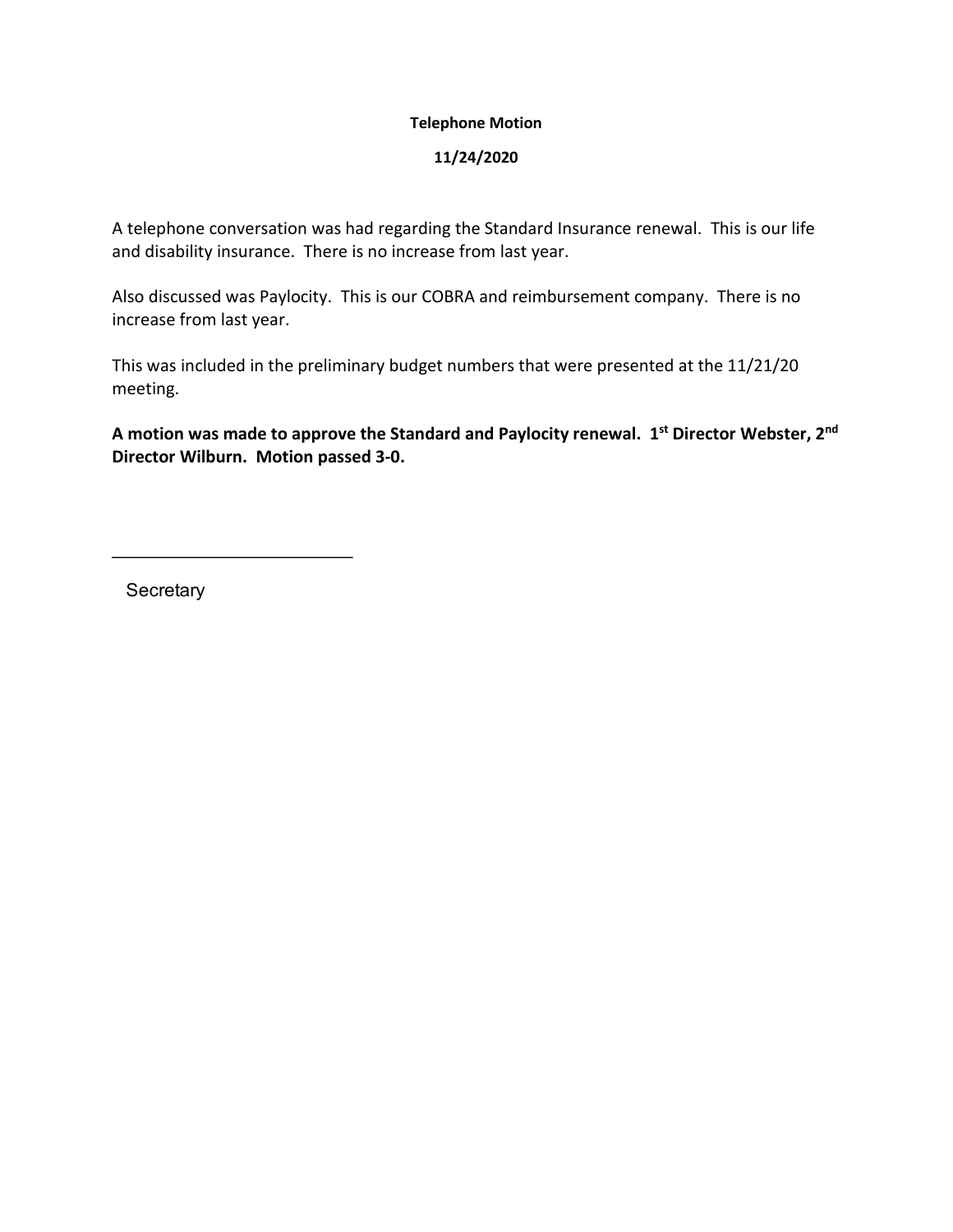## **Telephone Motion**

## **12/03/2020**

A telephone conversation was had regarding the Christmas party and gift cards.

Chief Polk spoke with Rick Rognan regarding \$100 cards given to each employee. This would be acceptable. There would be no issue – or W-2 reporting. The IRS allows for de minimis awards to employees in said amount.

**A motion was made to approve the \$100 gift card. 1st Director Webster, 2nd Director Wilburn. Motion passed 3-0.** 

**Secretary** 

\_\_\_\_\_\_\_\_\_\_\_\_\_\_\_\_\_\_\_\_\_\_\_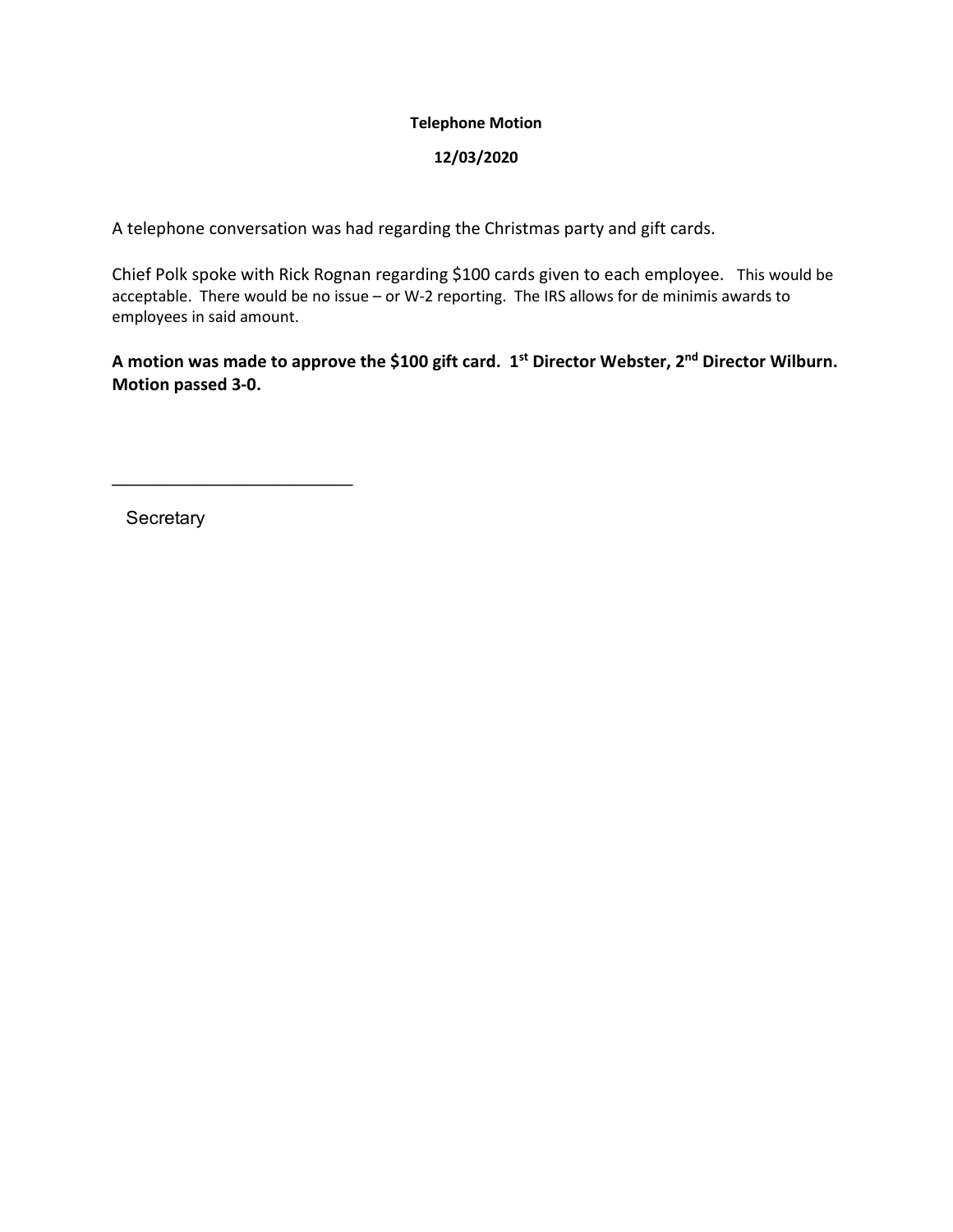Chief Polk,

I will call L Kelley about adjusting the contract for the water softener.

As for the epoxy, it certainly is a fussy product to install properly (limited bubbles/peeling). That being said, we have been involved in many epoxy installations and think we can help achieve a good installation.

I recommend epoxy over sealed concrete if the following is important to you:

- Ease of cleanup. Spilling oil (and other vehicle fluids) will wipe up better than on sealed concrete
- Reduction in staining. Epoxy can still stain, but it is significantly less than sealed concrete. We may want to select a darker color.
- Traction. Sealed concrete can get slick. Grit can be added to epoxy for better traction. NOTE: the more grit that is added, the harder it is to clean. We will want to work with JEMA and L Keeley to review some samples to see if we can strike a good balance.

The downside of epoxy:

- It is prone to installer error. If the prep work isn't adequate or mixing the 2 parts isn't precise, the installation will fail. Fixing these problems is very time consuming.
- Damage to epoxy can be patched, but it isn't pretty. You will always see the patch.

Let me know if you need anything else.

Tim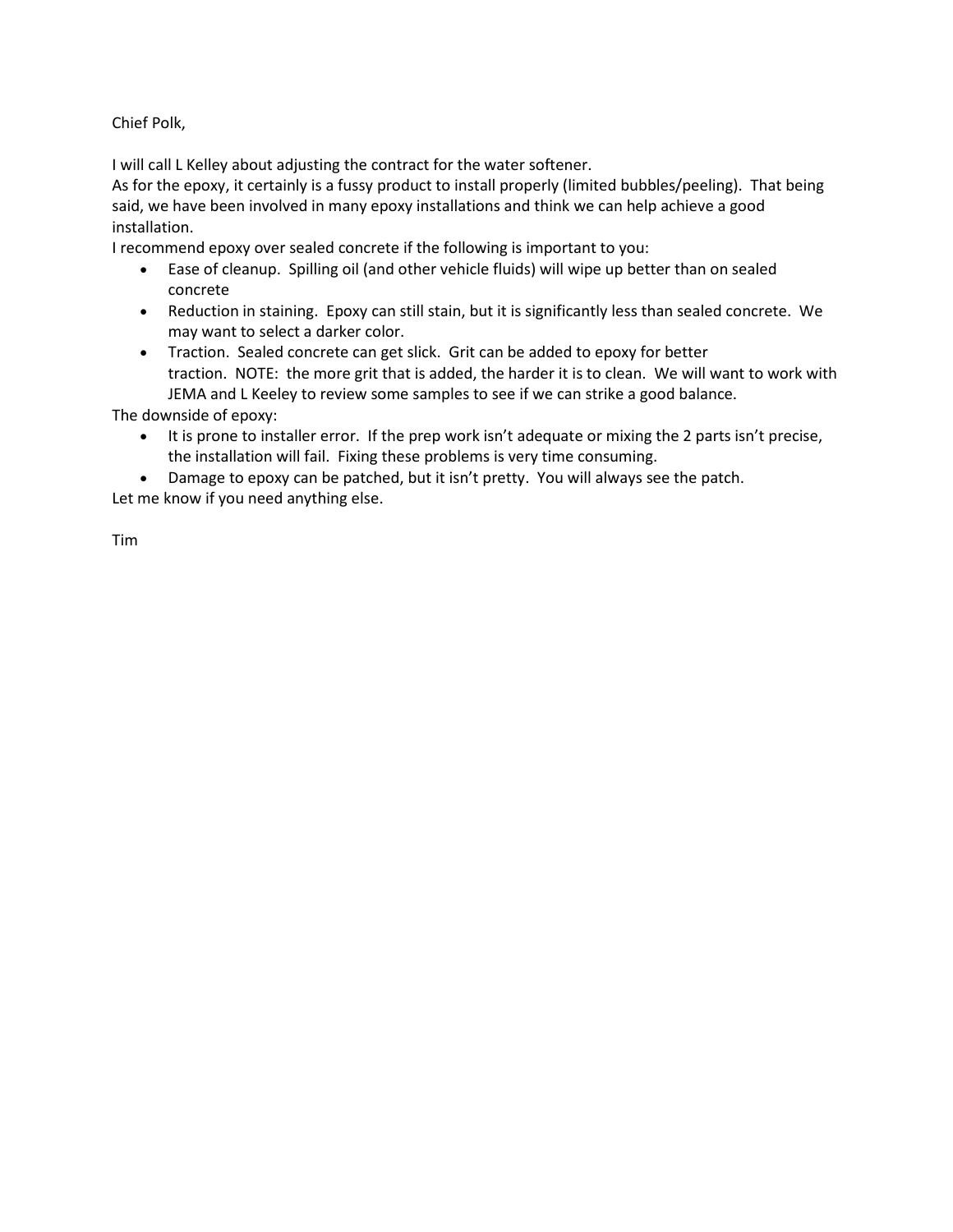## **Title: Drug and Alcohol**

## **Policy Number: 2018-9 Effective Date: August 1, 2018 Updated: September 14, 2020**

## **Drug and Alcohol Policy**

Valley Park Fire Protection District strives to maintain a workplace free of drugs and alcohol and discourages drug and alcohol abuse by its employees. Misuse of alcohol or drugs by employees can impair the ability of the employee to perform their duties safely and effectively, as well as adversely affect our customers' confidence in our District.

#### **Alcohol**

You are prohibited from using or being under the influence of drugs or alcohol while on duty.

#### **Disciplinary Action Related to Drugs and Alcohol**

Currently, the District conducts a comprehensive drug screen when an offer of employment is extended and when an accident occurs under certain circumstances.

#### **Drug Testing Related to Accidents**

Valley Park Fire District may require a breath, blood, urine, hair follicle, and/or other drug or alcohol screening when an employee is injured at work in such a way that medical review or treatment is required. Immediately upon being directed to participate in a drug screen, the employee will be accompanied directly to the specified clinic. The refusal to consent to testing may result in disciplinary action.

#### **DEFINITIONS**

"Designated Employer Representative" or "DER" means an employee of Valley Park Fire Protection District appointed by the Board of Directors, who has the responsibility for receiving and conveying communications related to this Policy. The DER is responsible for maintaining all records generated through the Policy in confidence and shall comply with the confidentiality rules of the HIPAA Act and the DOT standards, whichever most stringently protects the confidentiality of Employee health records. All test result records shall be regarded to be protected health information of the tested Employees or applicants for employment. The Board of Directors shall also appoint from time to time another employee to serve in this capacity in the absence of the DER, but this employee shall be responsible only for preserving the confidentiality of communications during the period of time the DER is unavailable to receive such communications. Such other employee shall not have responsibility for maintaining confidential files relating to this program and shall not access such files.

"*Drug Test*" and "Drug Screening" means any method of testing an employee for illegal drugs or alcohol. Methods of testing may include breath, urine, blood, hair follicle, or any other means as selected by the District.

*"Progressive Discipline Policy"* means Valley Park Fire Protection District's published discipline policy for employees.

*"Safety-Sensitive Position"* means any of the following positions to which Employees of the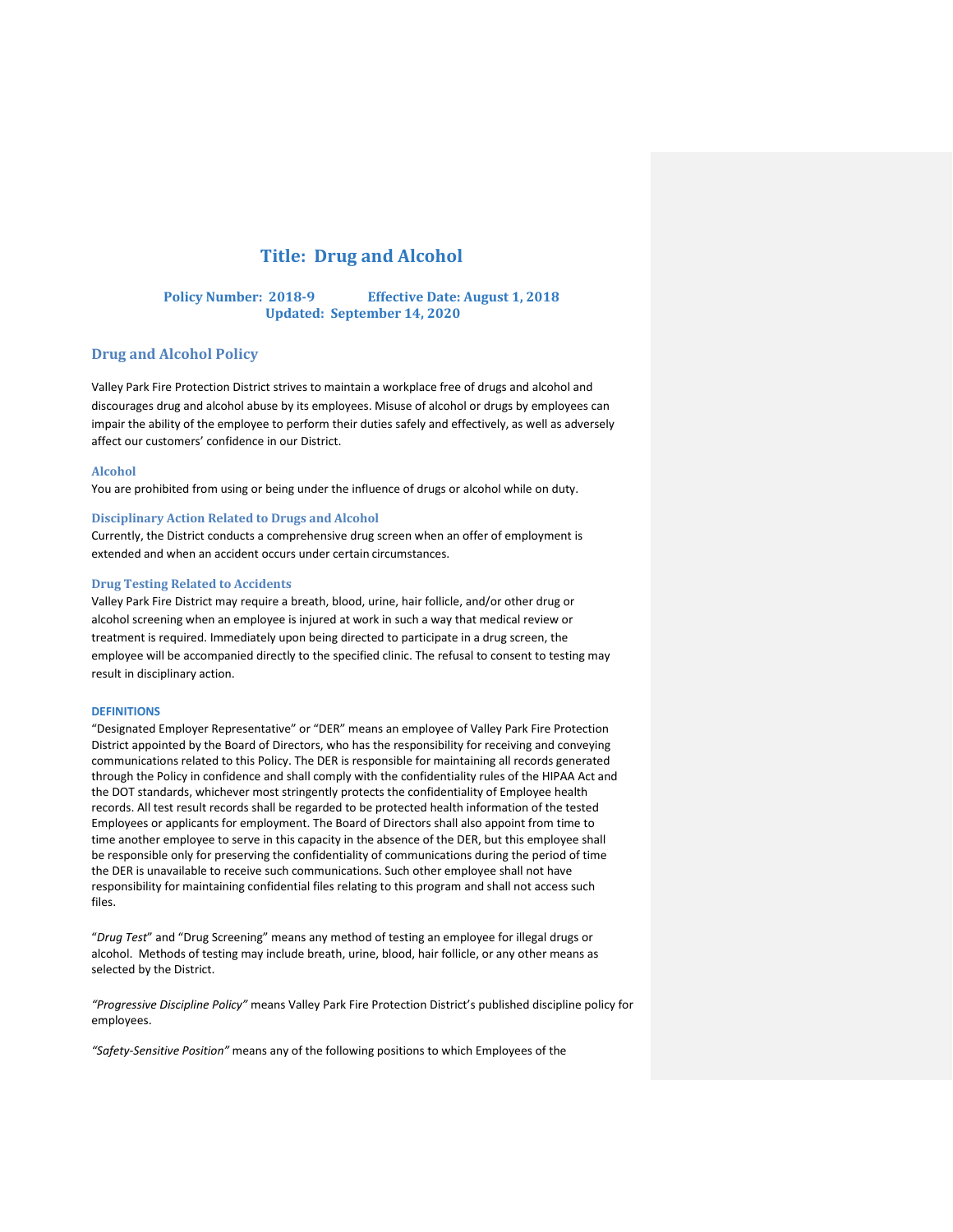District are assigned, whether or not they are temporarily occupying or performing other positions or job duties: Firefighter-EMT, Firefighter-Paramedic, Captain, Deputy Chief, Assistant Chief, Chief.

*"Medical Review Officer"* (MRO) is a licensed physician that is properly trained and registered according to standards approved by DHHS.

*"HHS-certified Laboratory"* means a testing facility duly certified by the U. S. Department of Health and Human Services (or SAMHSA) consistent with federal regulations for Federal Workplace Drug Testing Programs.

*"Illegal Drugs"* means any substance that an Employee may not sell, possess, use, distribute, or purchase under either federal or Missouri law. Illegal drugs also include, but are not limited to, all controlled drugs as defined by state or federal law, all prescription drugs obtained without authorization, and all prescription and over-the- counter drugs being used for an abusive purpose.

*"Supervisor"* means the Fire Chief, any Assistant Chief, any Deputy Chief, and any captain, but for purposes of this Policy shall not include personnel occupying such positions in temporary capacities.

#### **TEST STANDARDS**

*Drug Screening and Confirmation*. When drug screen testing is required under any of the provisions of this Policy, a urinalysis test will be given to detect the presence of illegal substances. The following are the types of drugs to be tested and the types of tests performed. The first test (screening) will detect the presence of any of the drugs listed below. If a specimen screen is presumptively positive, a more precise second test, "GC/MS," is performed for confirmation. GC/MS is the abbreviation for a gas chromatography/mass spectrometry test. To perform the GC/MS test a second aliquot (sample) is removed from the specimen container. This test looks for the specific combination of metabolites that makes up the particular drug found in the screen and confirms the presence of such drug.

| <b>SCREENING LIMIT</b> | <b>CONFIRMATION LIMIT</b> |
|------------------------|---------------------------|
| 50 $ng/ml$             | 15 $ng/ml$                |
|                        |                           |
| $300$ ng/ml            | 150 ng/ml                 |
| $300$ ng/ml            | $300$ ng/ml               |
| $1000$ ng/ml           | 500 $ng/ml$               |
| $25$ ng/ml             | $25$ ng/ml                |
| $300$ ng/ml            | $300$ ng/ml               |
| $300 \text{ ng/ml}$    | $300$ ng/ml               |
| $300$ ng/ml            | $300$ ng/ml               |
| $300$ ng/ml            | $300$ ng/ml               |
|                        |                           |

*Alcohol Testing*. Breath alcohol testing will be done using a National Highway Traffic Safety Administration approved testing device operated by a certified breath alcohol technician, except as otherwise provided herein. A breath alcohol test displaying any amount of alcohol will be considered a positive. An employee will be considered under the influence of alcohol if the blood/alcohol reading by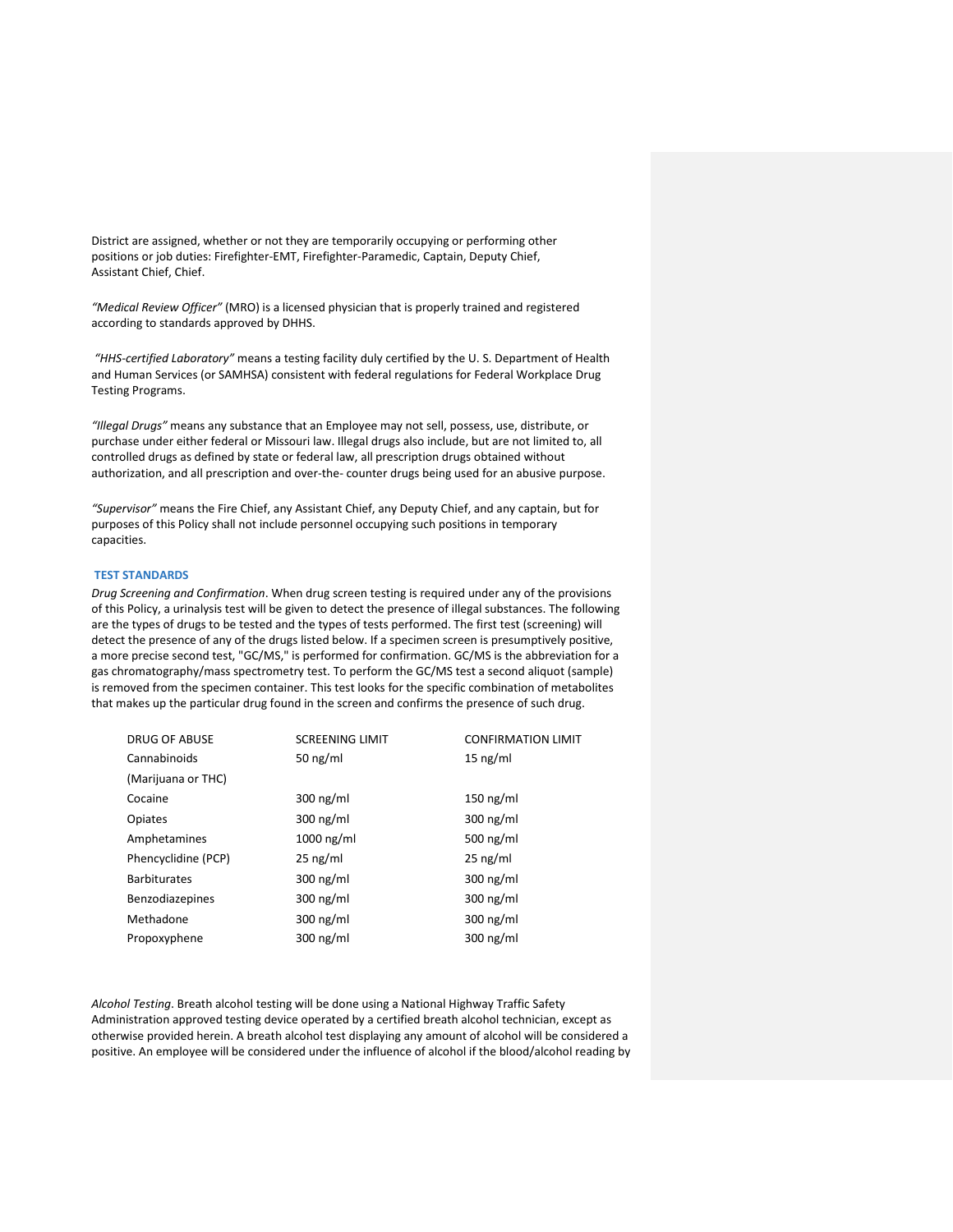any approved method is .04 or higher.

*Obligations of MRO*. The Medical Review Officer appointed by the District has these responsibilities: To report confirmed negative findings of urine testing, and report same consistent with the DOT standards; To report that a laboratory finding that is negative and dilute, and provide direction to the DER regarding retesting requirements consistent with the DOT standards; To make determinations to report tests as cancelled or invalid; To determine if the test sample was adulterated or substituted; To verify all test results consistent with the DOT standards; To conduct a verification interview with the tested Employee, either in person or by phone, before reporting any verified positive test result, or an adulterated or substituted sample, unless excused because Employee does not contact the MRO within 72 hours of notice; To provide through the interview process an opinion as to whether there is a legitimate medical reason and/or contribution of prescription medications in the test results; At Employee's request made within 72 hours after receiving notice of a verified positive test result, or an adulterated or substituted sample, initiate and process a split-sample test by another licensed testing facility consistent with the DOT standards; Report verified positive test results to the DER when required under DOT standards if such standards legally applied to the District; Report findings of adulterated or substituted samples when verified in accordance with the DOT standards.

The District has not adopted a stand-down policy. Non-verified positive results will not be reported to the District.

District cannot accept responsibility for errors committed by collecting laboratories, testing laboratories or MROs; on the contrary this Policy requires the District to implement the decisions of the MRO acting in compliance with applicable medical and legal standards.

*Obligations of District*. In addition to all other obligations of the District herein set out, express or necessarily implied, District undertakes to comply with the standards set forth in the documents attached hereto.

#### **PRE-EMPLOYMENT TESTING**

*Testing Requirement*. When a prospective employee is otherwise judged to be qualified to fill a position of employment, District shall make a conditional offer of employment to such prospective employee. In addition to other authorized conditions for completion of such offer, such as a medical exam, any offer of employment shall be conditioned upon a negative alcohol and drug screening, as herein above described, and also a hair follicle test may be utilized for the presence of illegal drugs.

*Test characteristics*. As soon as possible following the presentation of a conditional offer of employment, the conditional employee/offeree shall present himself/herself to the District's HHScertified Laboratory, and shall complete a drug screening and confirmation test as described in this Policy, and shall submit the necessary hair follicle sample for testing.

*Failure to Cooperate*. Any unreasonable delay in completing the drug screening required hereunder, if caused by prospective employee's acts or inaction including missed appointments, and any refusal to consent to a procedure, or a finding of diluted or adulterated test specimen, shall result in the immediate withdrawal of the conditional offer of employment.

*Notice to Applicants*. A notice of District's Policy to test all job applicants shall be posted in a prominent location at the District's administrative headquarters. In addition, such policy will be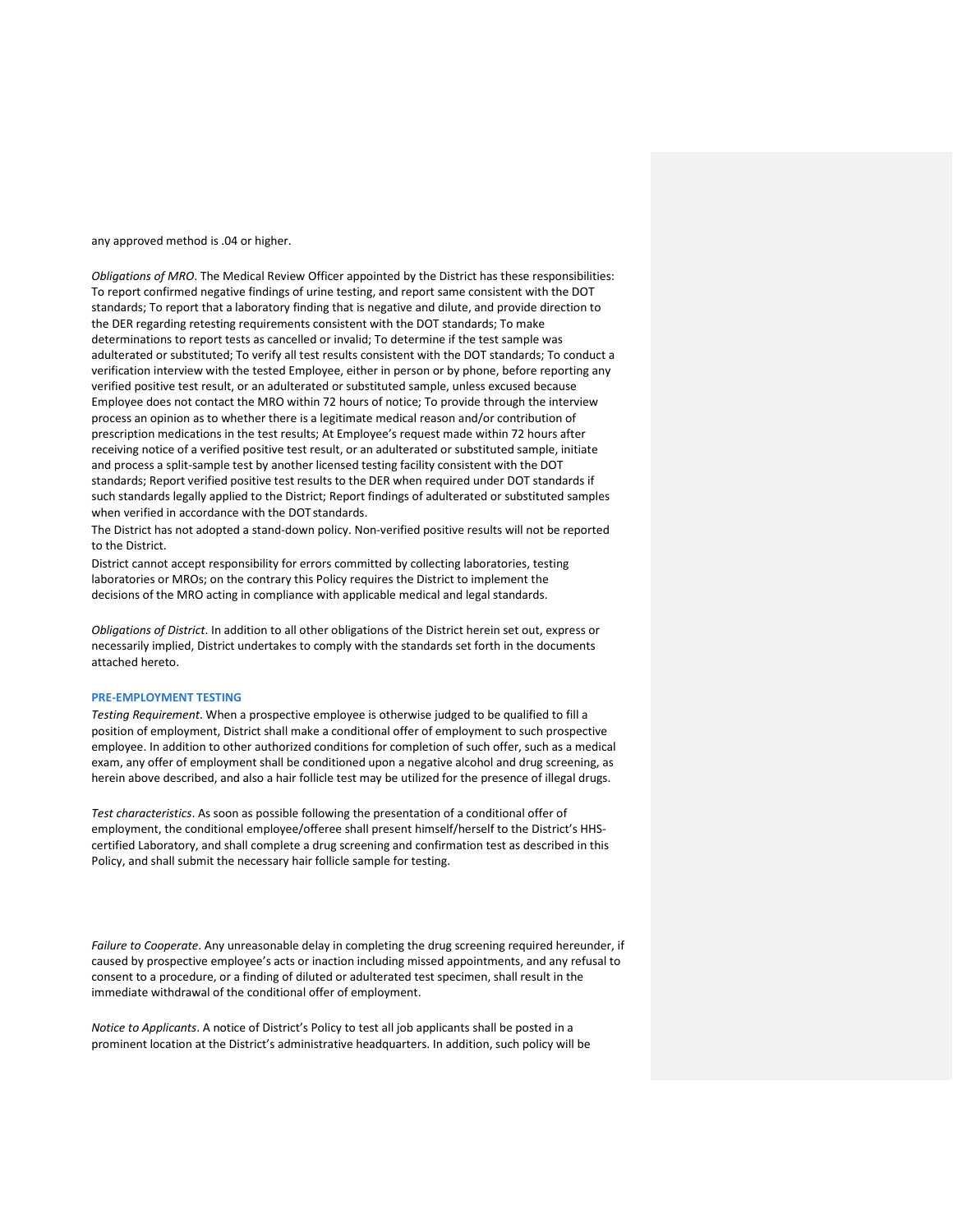described in an attachment page that will be affixed to the front of each application form distributed to potential applicants.

*Confirmed Positive Test Result*. Any applicant receiving a positive drug test result that has been verified by the MRO, or receiving a positive result for illegal substances by hair follicle test, or testing positive for blood/alcohol, will forfeit the conditional offer. Such applicant shall not be hired by the District. No administrative appeal from such determination will be allowed.

#### **RANDOM TESTING OF EMPLOYEES**

*The Selection Process.* The District will perform unannounced random testing for both alcohol and controlled substances. Testing frequency is quarterly. The Service Agency maintains a list of active Employees in Safety-Sensitive Positions, from which names will be randomly selected periodically for testing. Because the selection process is random, some employees may be selected more than once per year, and others not at all. The Service Agency will advise the DER which employees have been selected each month. Employees must not be informed of the scheduled testing until they are sent for testing and sent directly to the sample collection facility when notified of their selection. Every employee must be in the pool of names each time a selection process is initiated. This action ensures that there is an equal chance of being selected. Because of the random nature of the selection process, a person may be selected more than once during a calendar year. Conversely, it is statistically possible that a person may never be randomly selected. In each selection process a primary and alternate name will be selected.

*Procedures*. Employees should be tested during their regularly scheduled work time. Random drug and alcohol testing may be performed at any time during the shift. Employees selected, but not available for testing due to vacation or other leave, may be tested upon return to duty or the alternate employee will be tested.

*Excess Testing*. If any employee is selected for random testing more than one time per calendar year, the DER may select the alternate employee for testing.

#### **REASONABLE SUSPICION TESTING**

*Cause for Testing*. If a Supervisor reasonably concludes through direct observation that objective facts may indicate drug use or alcohol misuse, this is sufficient justification of testing. The request to undergo a reasonable suspicion test must be based on specific, contemporaneous, particularly observations concerning the appearance, behavior, speech, or body odor of the safety-sensitive employee using short-term indicators. Reasonable suspicion requires some indication of probable linkage between behavior or events and substance abuse. A reasonable suspicion check sheet (Attached hereto), shall be completed in any instance a reasonable suspicion exists.

*Two Observations Preferred*. When a Supervisor believes that justification exists to test an Employee under this standard, the Supervisor is required to use all reasonable means to obtain the concurrence of another Supervisor, who has the opportunity to observe the suspected behavior first-hand. If it is impossible, despite reasonable efforts to obtain a second observer, the Supervisor may pursue testing but must describe in detail the efforts made to obtain a second observer. The second supervisor must complete a reasonable suspicion check sheet.

*Documentation*. The employee's actions that caused the supervisor to require the test must be documented and signed by the supervisor(s) within 2 hours after the behavior is noticed (prior to the results of the test being released). Supervisors shall complete a district incident report and complete a reasonable suspicion check sheet.

**Deleted:** monthly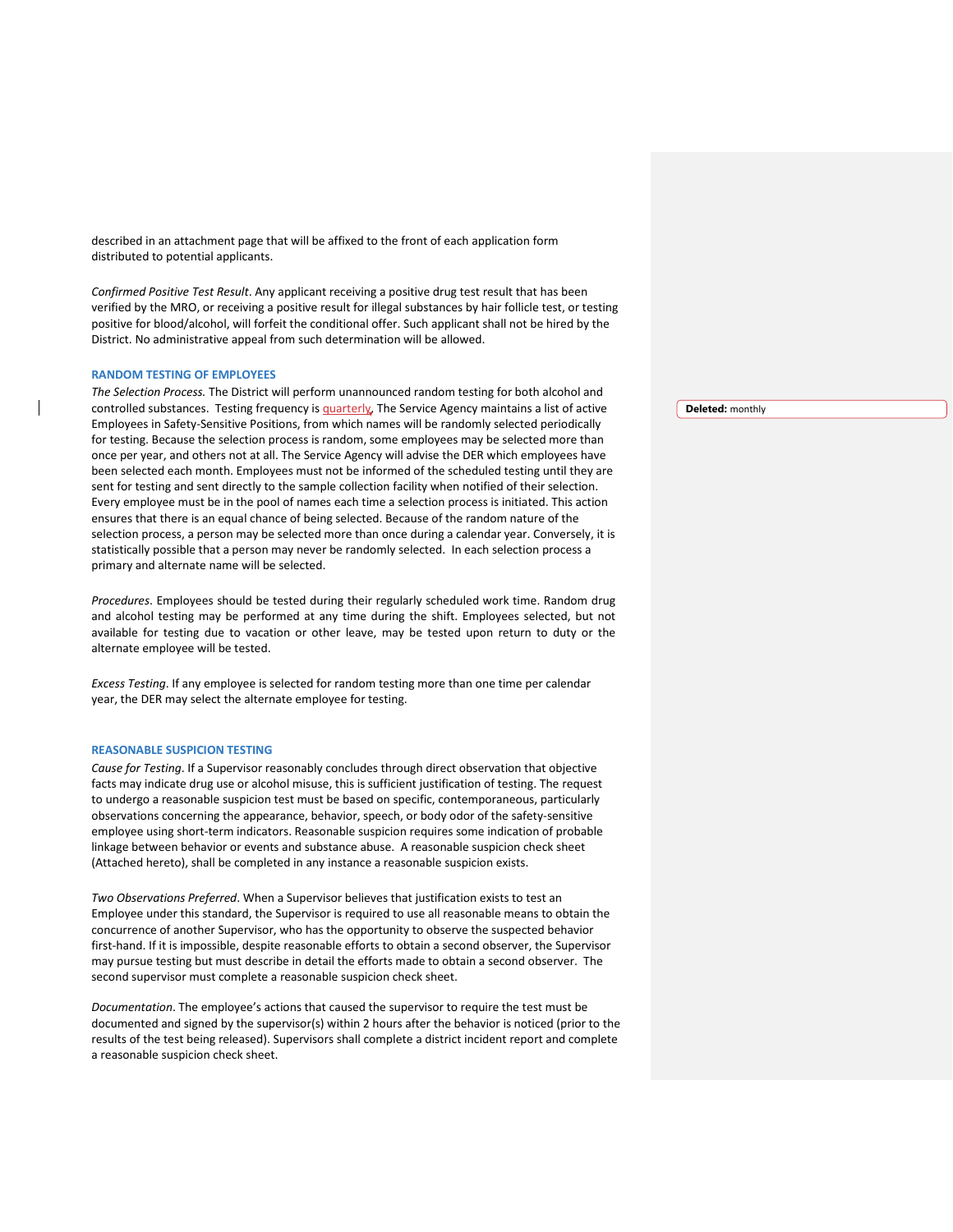*Supervisor Training*. All supervisors shall receive a minimum of two hours of training in substance abuse awareness education per year. Supervisors will be trained to recognized objective indications of alcohol and substance abuse, will explain the drug policy to employees, provide guidance and support to employees, as well as trained on the availability of drug treatment and counseling programs.

#### **POST-ACCIDENT TESTING**

An Employee in a Safety-Sensitive Position shall be compelled to submit to drug and alcohol testing whenever such Employee is operating a District-owned vehicle that is involved in a collision or other incident in which an individual dies, or an individual who suffers bodily injury receives medical treatment away from the scene of the accident, or a vehicle sustains disabling damage requiring a tow truck, or if the Employee receives a citation under state or local law for a moving traffic violation arising from the accident or incident.

Following such collision or other incident, District will arrange for testing the employee as soon as possible (ideally within two hours, but not to exceed eight hours for alcohol testing and 32 hours for drug testing). Employees involved in accidents must remain available for testing and must refrain from alcohol and drug use following the accident until a drug and alcohol test is administered.

#### **PLACE OF TESTING; ABATEMENT OF DUTIES**

*At Accident Scene*. Post-Accident Testing by breathalyzer will be considered valid if administered by law enforcement personnel at an accident scene. In this event, no additional alcohol testing is required.

*At a Medical Facility*. Employees treated at an emergency room or admitted to a hospital following an incident justifying Post-Accident testing may be compelled to provide a sample for drug and alcohol testing. Test results for alcohol or drugs that are processed by recognized standards generally accepted in the medical profession may be used for purposes described in this Policy.

*Place of Testing*. Except as set forth elsewhere in this policy, all sample collections authorized herein shall occur at the facility of the Service Agency or at one of District's fire houses, by a licensed and qualified remote collection technician dispatched by the Service Agency.

*Transportation*. Employees selected for random testing, or who require testing under the Reasonable Suspicion or Post-Accident standards of this Policy, will be transported to the place of sample collection by employees of the District. Employees shall not use other means to travel to the collection or testing facilities.

*Temporary Abatement of Duties*. Whenever an Employee is required to appear at any collection site or testing facility away from his or her station, the Employee will be paid for the time that it takes for transport to the facility, from an accident scene, or from place of employment, and for return to the place of departure, excepting however if Employee is as a result of an accident is physically unable to return to the place of departure within four (4) hours after initial transport. However, all duties of employment shall be suspended and abated during the interval of time when transportation to the facility begins until Employee has returned to the place of departure.

*Suspension from Employment*. Employees shall be immediately place on administrative leave under the following circumstances: (i) When the employee is referred for testing based upon Reasonable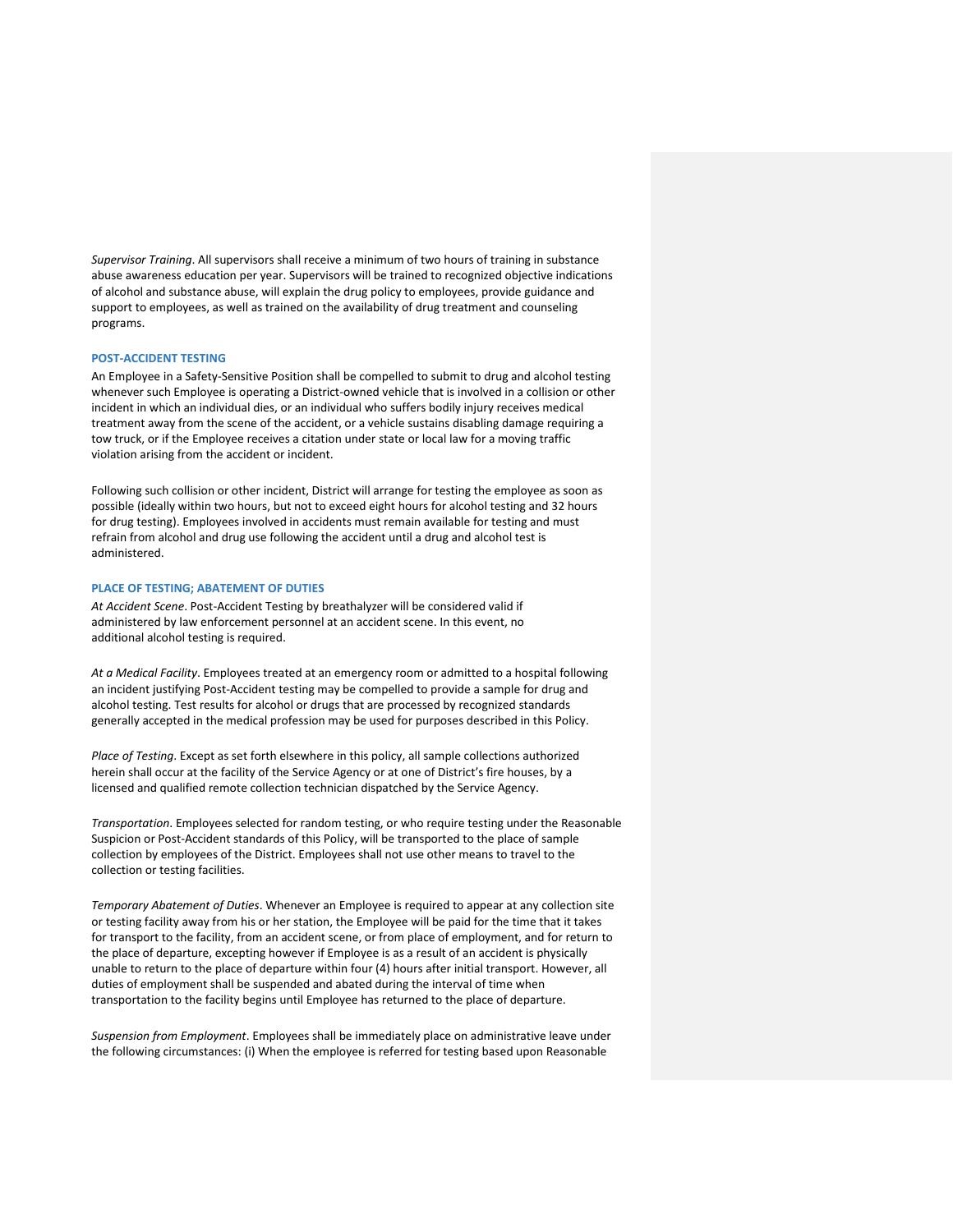Suspicion (as defined herein) of drug or alcohol use until negative test results are received by the District; (ii) Following notification to the District by the MRO of positive, verified test results for drugs or alcohol, within the limits described herein, resulting from referral to the HHS-certified Laboratory facility for any other reason justified by this Policy.

#### **EMPLOYEE RIGHTS & RESPONSIBILITIES**

*Notification of Results*. Results of drug screenings and confirmations shall be communicated to the Employee by the MRO, who may be required to consult with the Employee before determining if the test results must be reported to the Employer.

*Employee's Right to Contest Drug Screening Results*. After being notified by the MRO of a positive test result, Employee has 72 hours in which to request that the MRO arrange for the split portion of the specimen be sent to a different HHS-certified laboratory for testing. The employee making such a request will be required to deposit \$150.00 with the District pending results of the second test. If the second test result is "negative" the District will refund the deposit. If the second test is "positive" the deposit will be used by the District to pay for the second test. If the test result in the secondary laboratory is not consistent with the first lab's result, a cancelled test will be issued and the positive result retracted. When an employee undertakes administrative or legal challenge to drug test results, it shall be the Employee's responsibility to notify the employer and laboratory in writing of such challenge and such notice shall include reference to the chain of custody specimen identification number. After such notification, the sample shall be retained by the laboratory until the case or administrative appeal is settled.

*Alcohol Results*. Whenever an Employee tests positive for the presence of alcohol in excess of the limits set forth in this Policy, the Chief shall be notified immediately of such result. The Chief shall take appropriate action in accordance with the District's Progressive Discipline Policy to discipline the offending Employee. Employee's rights to contest or explain the results of an alcohol screening are limited to such rights to hearing afforded the Employee by the Progressive Discipline Policy.

*Requirement to Execute Consents*. Whenever called upon by District's authorized officers to execute a specific written consent to undergo a test procedure authorized by this Policy, it shall be the duty of all Employees to execute such consent without delay. If an Employee is incapable of giving consent by reason of an injury suffered in an accident covered by Section Seven of this Policy, Employee shall not be required to give advance consent to the extraction of samples for the required testing, but shall nevertheless execute his or her consent in writing as soon as capable of doing so.

*Prescription Medications*. Employees are permitted and encouraged to advise the laboratory of any prescription or other medications that may be in their systems (whether or not disclosed in advance) so that testing can account for these substances.

*Non-Discrimination*. District will not discharge, discipline or discriminate against an Employee solely upon the employee's voluntarily seeking treatment, while under the employ of the District, for a drug or alcohol related problem, if the employee has not previously tested positive for drug use, entered employee assistance at District's request for drug related problems, or entered a drug rehabilitation program. District will not discharge, discipline, refuse to hire, discriminate against, or request rehabilitation of an employee or job applicant on the sole basis of a positive drug test result that has not been verified by a confirmation test and the MRO.

*Confidentiality*. The information regarding drug and alcohol test results and medical treatment or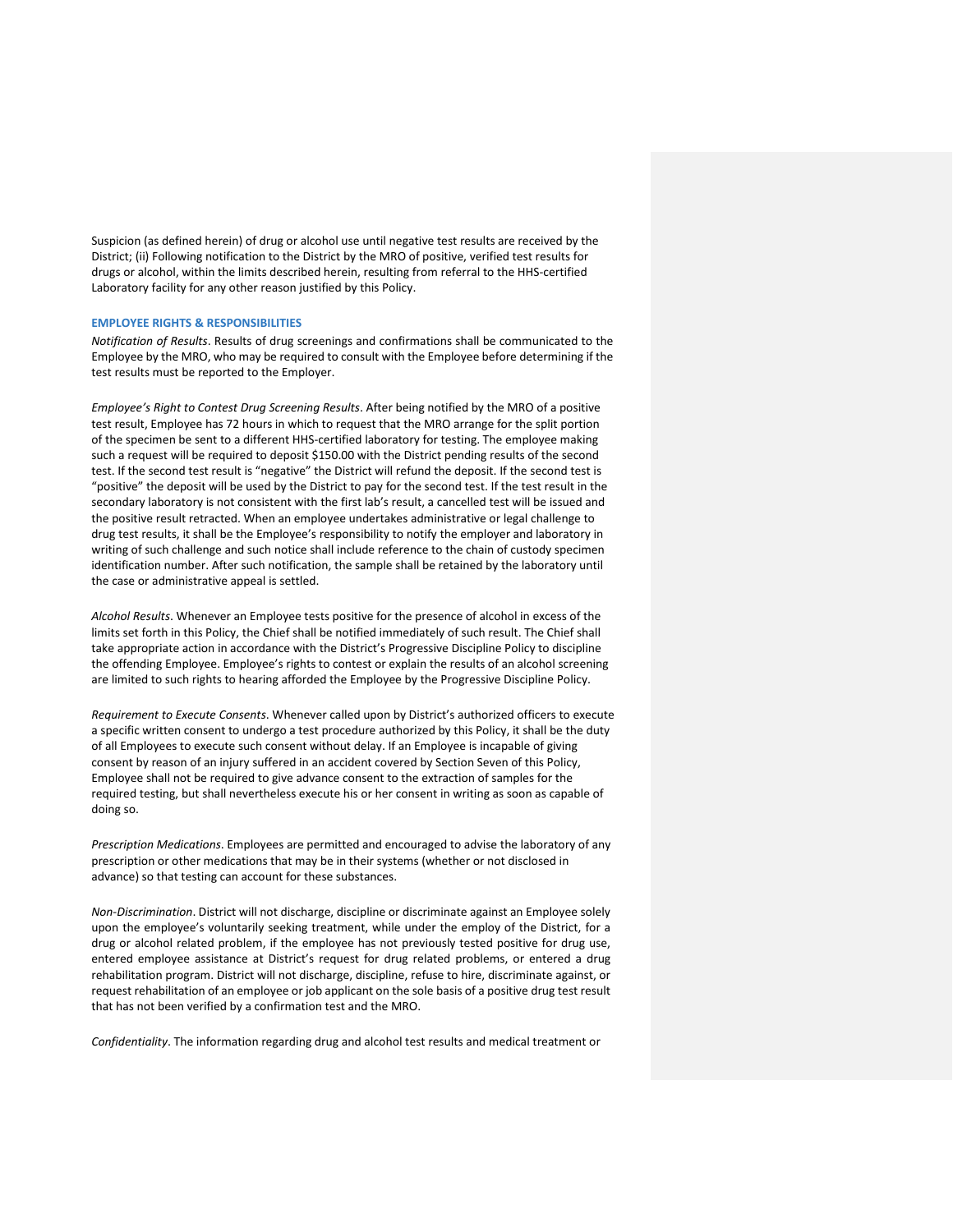rehabilitation of an individual employee or applicant shall be treated as confidential information and maintained in a secure location with controlled access. Within the District, this information may only be disclosed to the DER and the DER's delegate as approved by the Board of Directors, or to the Board of Directors and/or witnesses in the event that discipline procedures are instituted. This confidential information will not be provided to any other party without the written consent of the employee, except pursuant to an administrative or legal procedure or process. In certain circumstances, the following may have access to an employee's test records withoutthe employee's consent: the National Transportation Safety Board as part of an accident investigation; any Federal, state or local safety agency with regulatory authority over the employer or employee.

*Employees' Rights to Receive Own Test Results*. In addition to rights afforded to employees during the testing/MRO process, all employees shall have the right to inspect test results (positive and negative) and correspondence maintained in the possession of the DER, by making written request to the DER. Requests should be made within six (6) months after the test has been conducted.

#### **OTHER PROHIBITED CONDUCT**

*Reporting for Duty When Impaired*. Irrespective of the applicability of testing requirements and procedures herein set out, Employees must not report for duty under the influence of any drug, alcoholic beverage, intoxicant, narcotic or other substance (including legally prescribed medication) which will in any way adversely affect their working ability, alertness, coordination, response or the safety of others on the job.

*Pre-reporting consumption*. An employee must not consume alcohol for eight (8) hours prior to reporting for duty and up to eight hours following an accident or until the employee undergoes a post-accident test, whichever occurs first.

*Other Prohibited Conduct*. Valley Park Fire Protection District prohibits the unlawful use, possession, consumption, manufacture or distribution (for sale or not) on its premises, facilities or job sites, including District vehicles and private vehicles parked on District premises any of the following: alcoholic beverages, intoxicants and narcotics, illegal or unauthorized drugs (including marijuana), "look-alike" (simulated) drugs and related drug paraphernalia.

*\*\*Duly authorized events, as approved by the board of directors, may allow alcohol possession on premise*.\*\*

#### **EMPLOYEE ASSISTANCE**

*The District's EAP Program*. Employees who feel they have an alcohol or drug-related abuse or dependence problem are encouraged to utilize the confidential Employee Assistance Program established by the District. *However, when an abuse or dependence problem affects the Employee's job performance reliance upon the EAP program does not impact upon the District's response to drug or alcohol related issues.*

*Sick Leave for Dependence Rehabilitation*. An Employee who requires time off work in order to remedy a drug or alcohol dependence or abuse problem must apply for sick leave and must disclose to the DER the full nature and extent of the perceived problem. Such disclosure shall be considered and kept confidential to the same extent that drug or alcohol test results are confidential. Under this circumstance, Employees are permitted to use all available sick leave, or other forms of paid or unpaid leave available to Employees in case of illness.

*Treatment by Substance Abuse Professional*. Employees who voluntarily submit to drug or alcohol rehabilitation must obtain treatment by a qualified Substance Abuse Professional. District shall be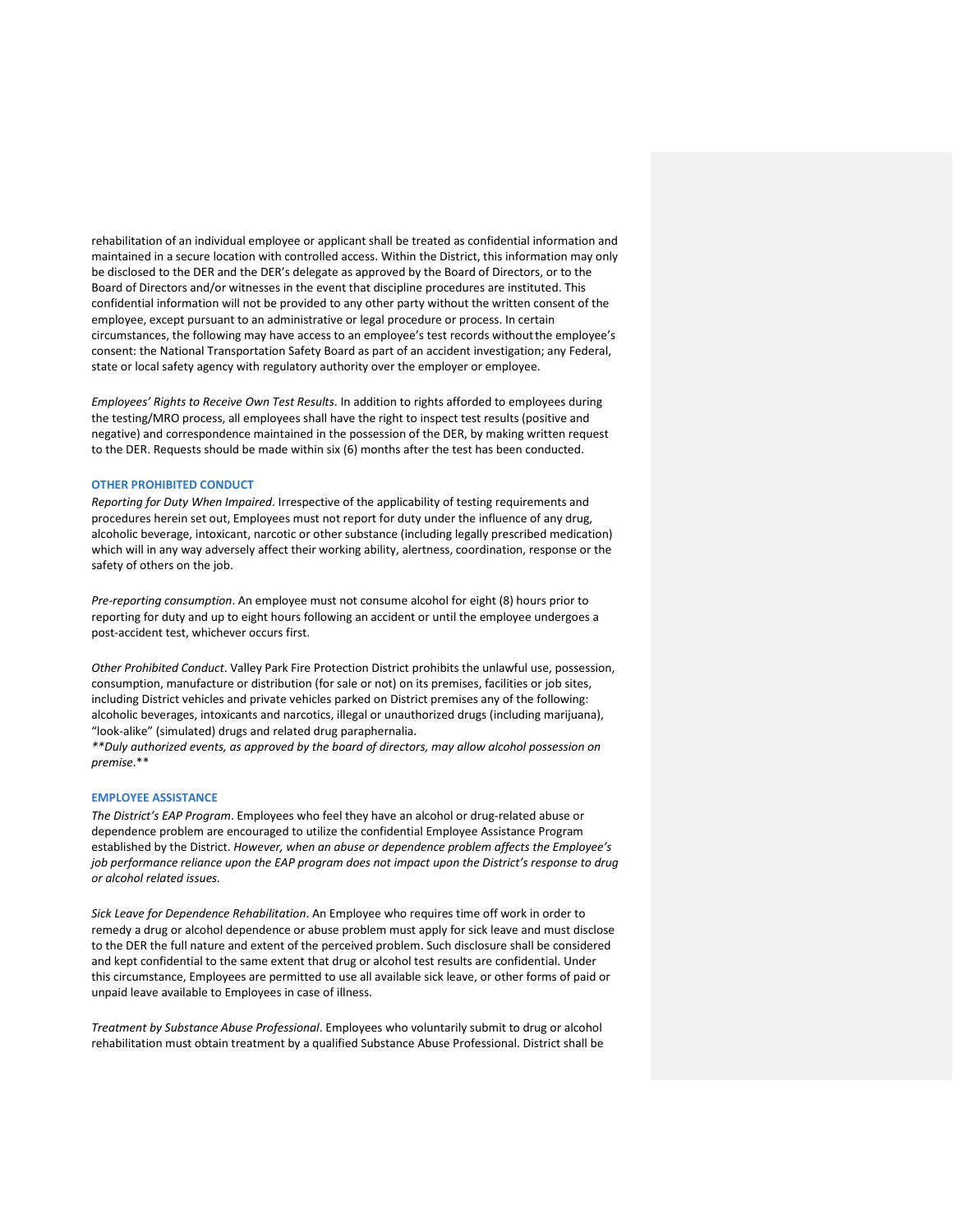entitled to receive periodic reports of Employee's treatment.

*Return to Duty.* Employees who successfully complete a voluntary rehabilitation program will qualify to return to active duty. Those voluntarily submitting to a rehabilitation program will be drug and alcohol tested at the time they present for active duty, but will not be required to undergo periodic testing accept for random test procedure applicable to all Employees.

#### **LAST CHANCE**

*Discipline Mandatory for Drug Violations*. Any Employee subject to this Policy who receives a verified positive test result, or who adulterates or substitutes a test sample, will be disciplined in accordance with the Progressive Discipline Policy. In any of these events, the Fire Chief shall implement the provisions of the Progressive Discipline Policy requiring immediate suspension and recommendation for termination from employment. The presumptive outcome of the Board of Director's deliberation is discharge. All other violations of this Policy shall be treated as Serious Violations; The offending employee shall be suspended pending Board review and such review shall proceed in ordinary course.

*Alternatives to Discharge*. Employees who violate this Policy and who are subject to discharge as a result of such violation may instead be suspended and rehabilitated in accordance with this section, in the Board's sole discretion. At a minimum, such Employees shall be suspended without pay and required to execute a Last Chance employment agreement, but the Board may in its discretion permit an Employee to use some or all sick leave or vacation leave during rehabilitation.

*Return to Duty Examinations*. An Employee who has entered a drug or alcohol abuse rehabilitation program, either voluntary or mandated, must successfully complete a full battery of urine and breath tests before being returned to duty, except that for purposes of return to duty following rehabilitation his/her breath alcohol level must not exceed .02 or less. Testing cannot occur until after the Substance Abuse Professional has determined that the employee has complied with prescribed education and/or treatment.

#### **Reasonable Suspicion Checklist**

(The following checklist should be completed when a manager or supervisor suspects drug or alcohol use based on the physical appearance and behavior of the employee. Also completing the checklist should be all other managers or supervisors who witnessed the employee being unfit for duty.)

#### **PART 1: EMPLOYEE INFORMATION**

| Observation Time (indicate a.m. or p.m.): Name of the series of the series of the series of the series of the s |  |
|-----------------------------------------------------------------------------------------------------------------|--|
| Location:                                                                                                       |  |

#### **PART 2: OBSERVATIONS**

(Place a **checkmark** next to any of the following observations exhibited by the employee.)

**PHYSICAL**

**Walking:**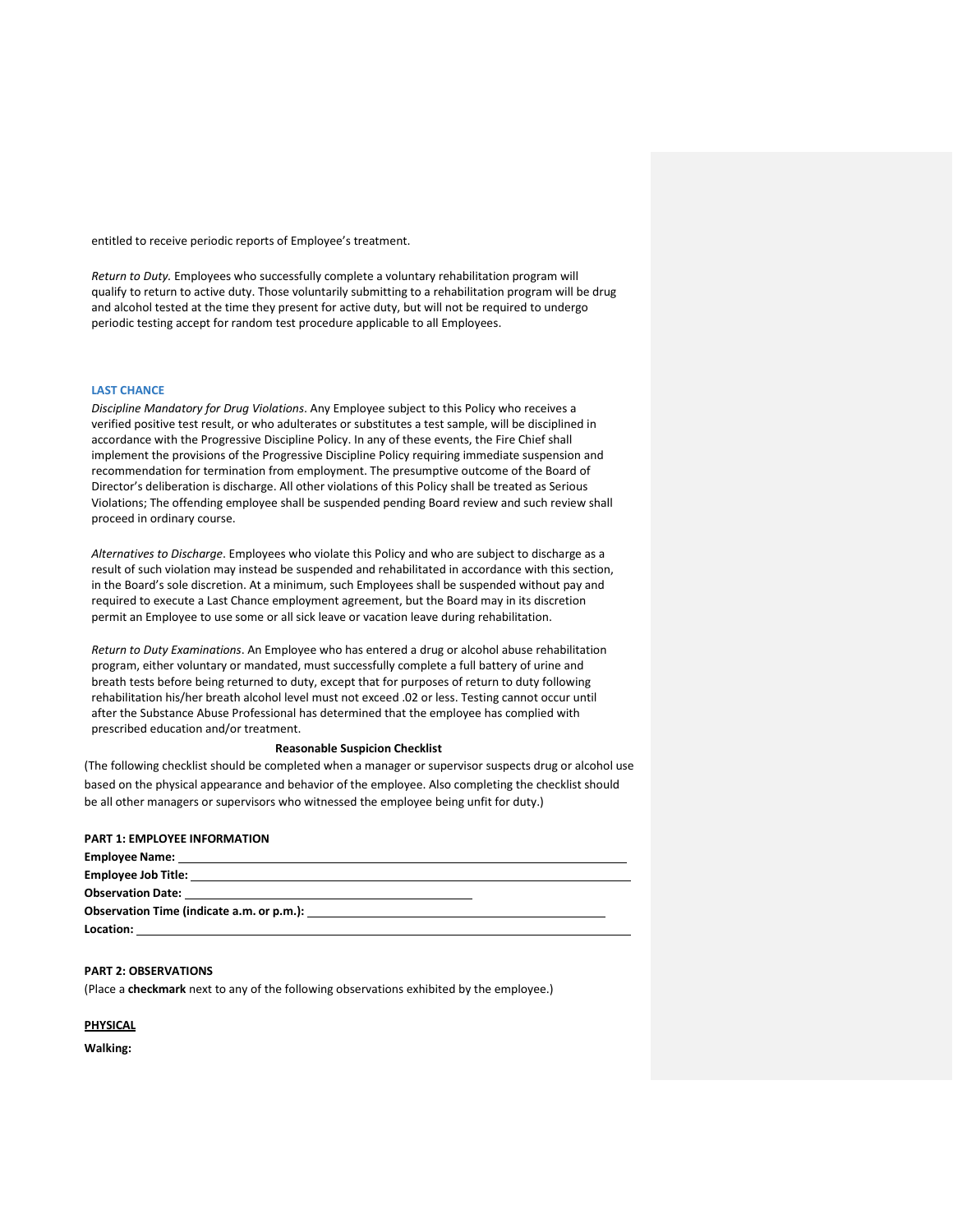|                                                                         |                   |  | ______ Holding on; _________Stumbling; ________Unable to walk; ________Unsteady; ________Staggering; |  |                                                                                                          |
|-------------------------------------------------------------------------|-------------------|--|------------------------------------------------------------------------------------------------------|--|----------------------------------------------------------------------------------------------------------|
|                                                                         |                   |  |                                                                                                      |  |                                                                                                          |
| Standing:                                                               |                   |  |                                                                                                      |  |                                                                                                          |
|                                                                         |                   |  | Swaying; Feet wide apart; Unable to stand; Rigid; Staggering;                                        |  |                                                                                                          |
|                                                                         |                   |  |                                                                                                      |  | _______ Sagging at knees;_________Dizziness;__________Other (describe)______________________________     |
|                                                                         | <b>Movements:</b> |  |                                                                                                      |  |                                                                                                          |
|                                                                         |                   |  | Eumbling; Lerky; Nervous; Slow; Normal; Hyperactive;                                                 |  |                                                                                                          |
|                                                                         |                   |  | Reduced reaction time; Not following tasks; Diminished coordination;                                 |  |                                                                                                          |
|                                                                         |                   |  |                                                                                                      |  |                                                                                                          |
| Eyes:                                                                   |                   |  |                                                                                                      |  |                                                                                                          |
|                                                                         |                   |  | Bloodshot; Watery; Droopy; Glassy; Closed;                                                           |  |                                                                                                          |
|                                                                         |                   |  |                                                                                                      |  |                                                                                                          |
| Face:                                                                   |                   |  |                                                                                                      |  |                                                                                                          |
|                                                                         |                   |  | ______ Flushed; _______Pale; _______ Sweaty; _______ Runny/Bloody Nose;                              |  |                                                                                                          |
|                                                                         |                   |  |                                                                                                      |  |                                                                                                          |
| <b>Breath:</b>                                                          |                   |  |                                                                                                      |  |                                                                                                          |
|                                                                         |                   |  |                                                                                                      |  | ______ No alcoholic odor;__________Faint alcoholic odor;__________Alcoholic odor; ________Chemical odor; |
| _______ Sweet/pungent tobacco odor; ________ Heavy use of breath spray; |                   |  |                                                                                                      |  |                                                                                                          |
|                                                                         |                   |  |                                                                                                      |  |                                                                                                          |
|                                                                         |                   |  |                                                                                                      |  |                                                                                                          |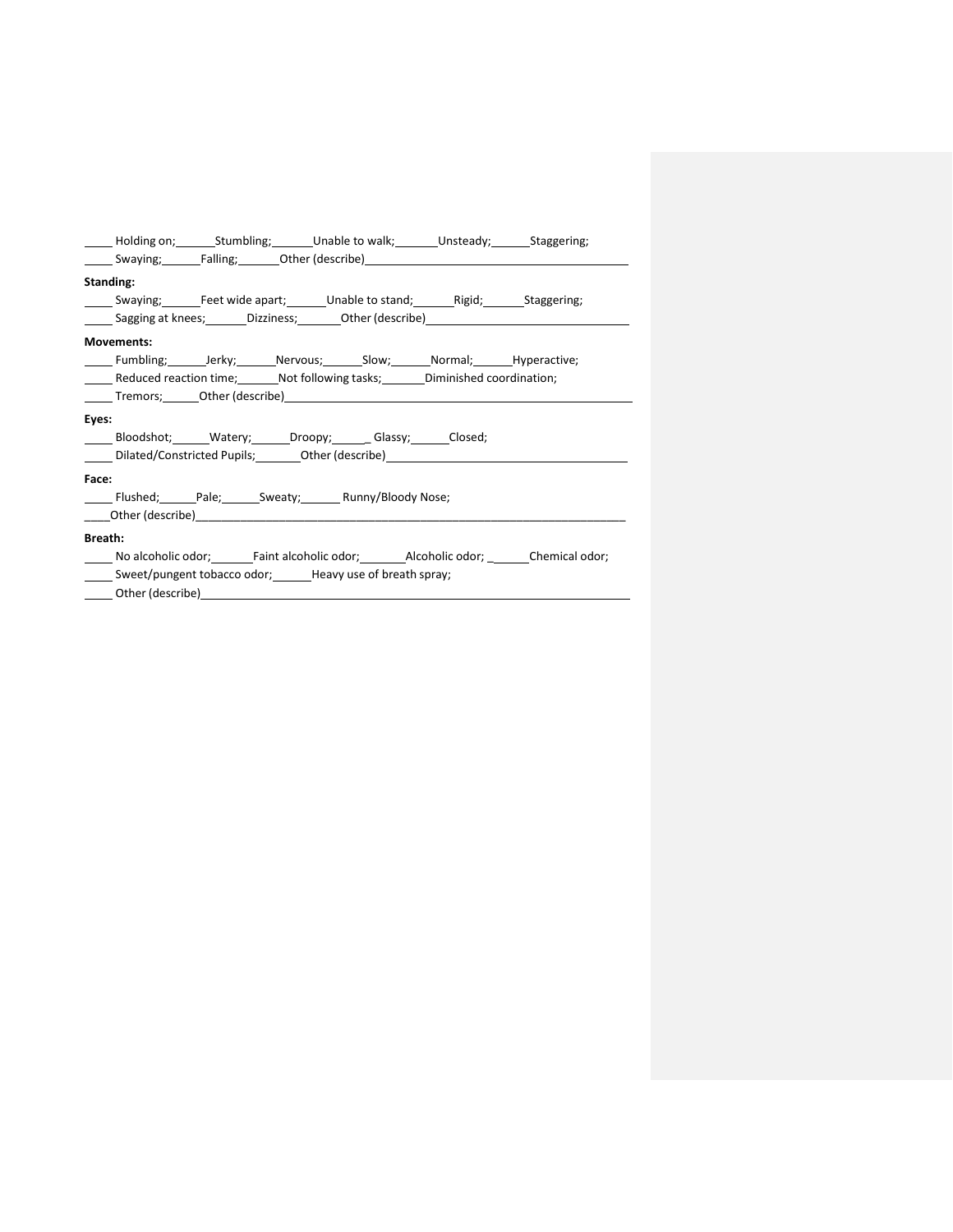#### **Body Odor:**

**\_\_\_\_** Smell of alcohol; \_\_\_\_ Smell of marijuana. **Speech:** Unispering; Slurred; Shouting; Incoherent; Slobbering; Silent; \_\_\_\_<br>
Rambling; \_\_\_\_\_\_\_Mute; \_\_\_\_\_\_\_Slow; \_\_\_\_\_\_\_Other (describe)\_\_\_\_\_ **Appearance:** Neat; Unruly; Messy; Dirty; Stains on clothing; Partially dressed; Bodily excrement stains; Visible puncture marks or tracks; Burnt rope smell on clothes, hair, body; \_\_\_\_ Excessive sweating in cool area; \_\_\_\_\_\_\_ Other (describe)

\_\_\_\_\_\_\_\_\_\_\_\_\_\_\_\_\_\_\_\_\_\_\_\_\_\_\_\_\_\_\_\_\_\_\_\_\_\_\_\_\_\_\_

#### **BEHAVIORAL**

#### **Demeanor:**

|                 |                         |                                                                                                                                                                                                                                |  |                                                                                           | Cooperative; Calm; Talkative/Rapid Speech; Polite; Sarcastic;                                             |
|-----------------|-------------------------|--------------------------------------------------------------------------------------------------------------------------------------------------------------------------------------------------------------------------------|--|-------------------------------------------------------------------------------------------|-----------------------------------------------------------------------------------------------------------|
|                 |                         |                                                                                                                                                                                                                                |  | Sleepy; Crying; Sleeping on job; Argumentative; Excited;                                  |                                                                                                           |
|                 |                         |                                                                                                                                                                                                                                |  |                                                                                           | ______ Withdrawn; _______ Mood swings; ________ Overreacts to minor things; _________ Excessive laughter; |
|                 |                         |                                                                                                                                                                                                                                |  | _______ Forgetful;_______Confused; Other (describe)_____________________________          |                                                                                                           |
| <b>Actions:</b> |                         |                                                                                                                                                                                                                                |  |                                                                                           |                                                                                                           |
|                 |                         |                                                                                                                                                                                                                                |  |                                                                                           | _______Hostile;________Fighting;________Profanity;________Drowsy;_______Threatening;________Erratic;      |
|                 |                         |                                                                                                                                                                                                                                |  | _______ Hyperactive; ________ Calm; ________ Resisting communication; _________ Paranoid; |                                                                                                           |
|                 |                         |                                                                                                                                                                                                                                |  | Possessing, using or distributing an illegal substance; Baseless Panic;                   |                                                                                                           |
|                 |                         |                                                                                                                                                                                                                                |  | _______ Avoidance of Supervisors/Coworkers; Other (describe)___________________________   |                                                                                                           |
| Appetite:       |                         |                                                                                                                                                                                                                                |  |                                                                                           |                                                                                                           |
|                 |                         | Always munching on something; Constantly Chewing Gum;                                                                                                                                                                          |  |                                                                                           |                                                                                                           |
|                 |                         | Frequently Eating Candy; Popping Mints Often;                                                                                                                                                                                  |  |                                                                                           |                                                                                                           |
|                 |                         | Other (describe) and the contract of the contract of the contract of the contract of the contract of the contract of the contract of the contract of the contract of the contract of the contract of the contract of the contr |  |                                                                                           |                                                                                                           |
|                 | <b>Quality of Work:</b> |                                                                                                                                                                                                                                |  |                                                                                           |                                                                                                           |
|                 |                         |                                                                                                                                                                                                                                |  |                                                                                           | ____ Clear refusal to do assigned tasks; ____ Significant increase in errors; ____ Repeated errors        |

despite increased guidance; Decreased efficiency or productivity; Inconsistent quantity/quality of work; \_\_\_\_ Behavior that disrupts workflow; \_\_\_\_ Careless operation of equipment; Procrastination on significant decisions or tasks; More than usual supervision necessary;\_\_\_\_Unsupported explanations for poor performance;\_\_\_\_ Change in written or verbal communication

## **Job Performance:**

\_\_\_\_Excessive unauthorized absences;\_\_\_\_ Excessive tardiness;\_\_\_\_ Frequent Monday/Friday absences;\_\_\_\_ Frequent patterned absences;\_\_\_\_ Frequent unexplained disappearances; \_\_\_\_ Frequent concern about safety offenses; Experiences or causes job accidents; \_\_\_\_ Interferes with or ignores procedures;\_\_\_\_ Inability to follow through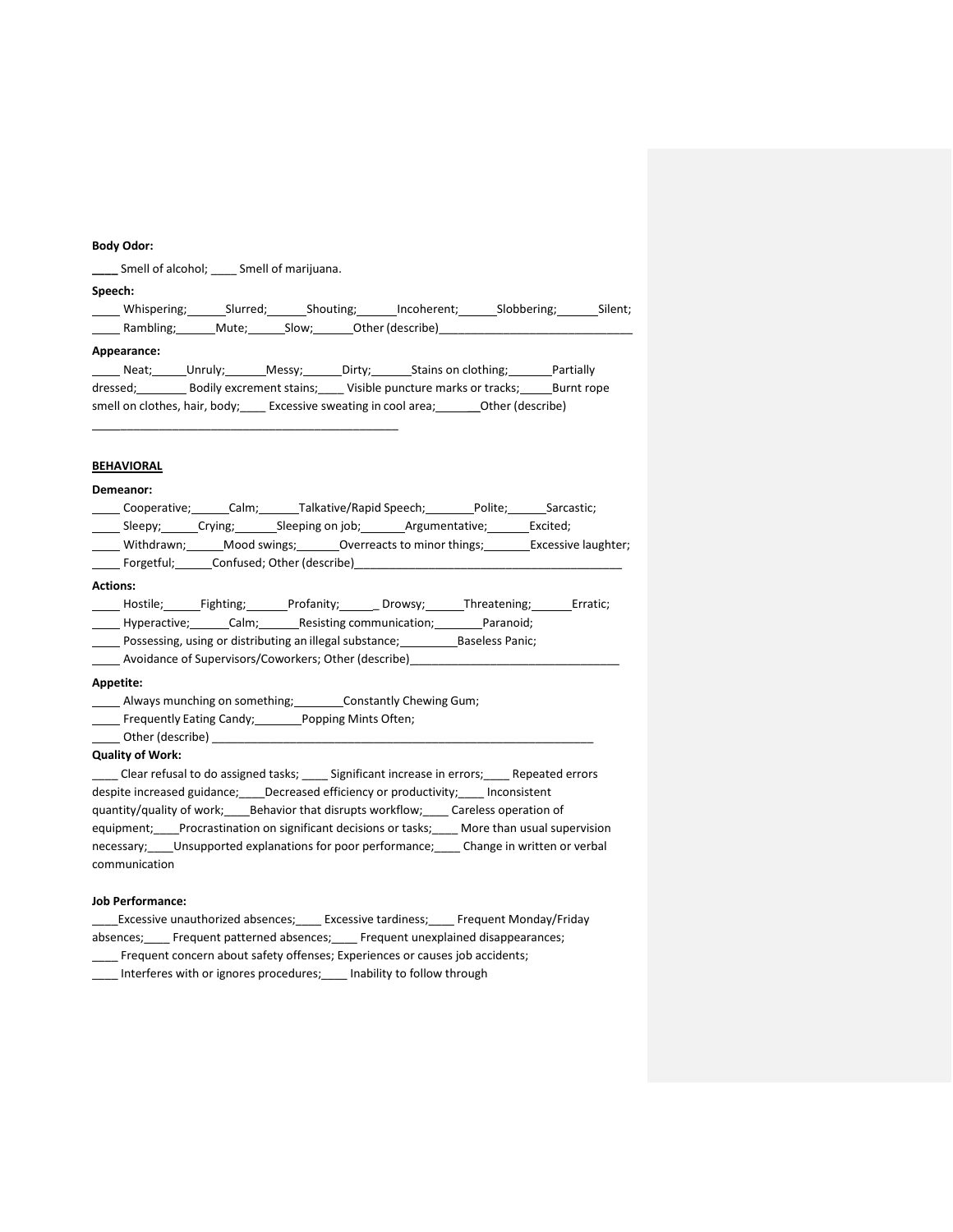## **MISCELLANEOUS**

Presence of alcohol and/or drugs in employee's possession or vicinity

On-the-job misconduct by employee

**Employee admission to alcohol and/or drug use or possession** 

### **CORROBORATING WITNESSES**

(List names of all witnesses to the employee's conduct below)

## **OTHER OBSERVATIONS**

(List below any other observations not included in this checklist. Also provide details for any accident that the employee in question caused or was involved in.)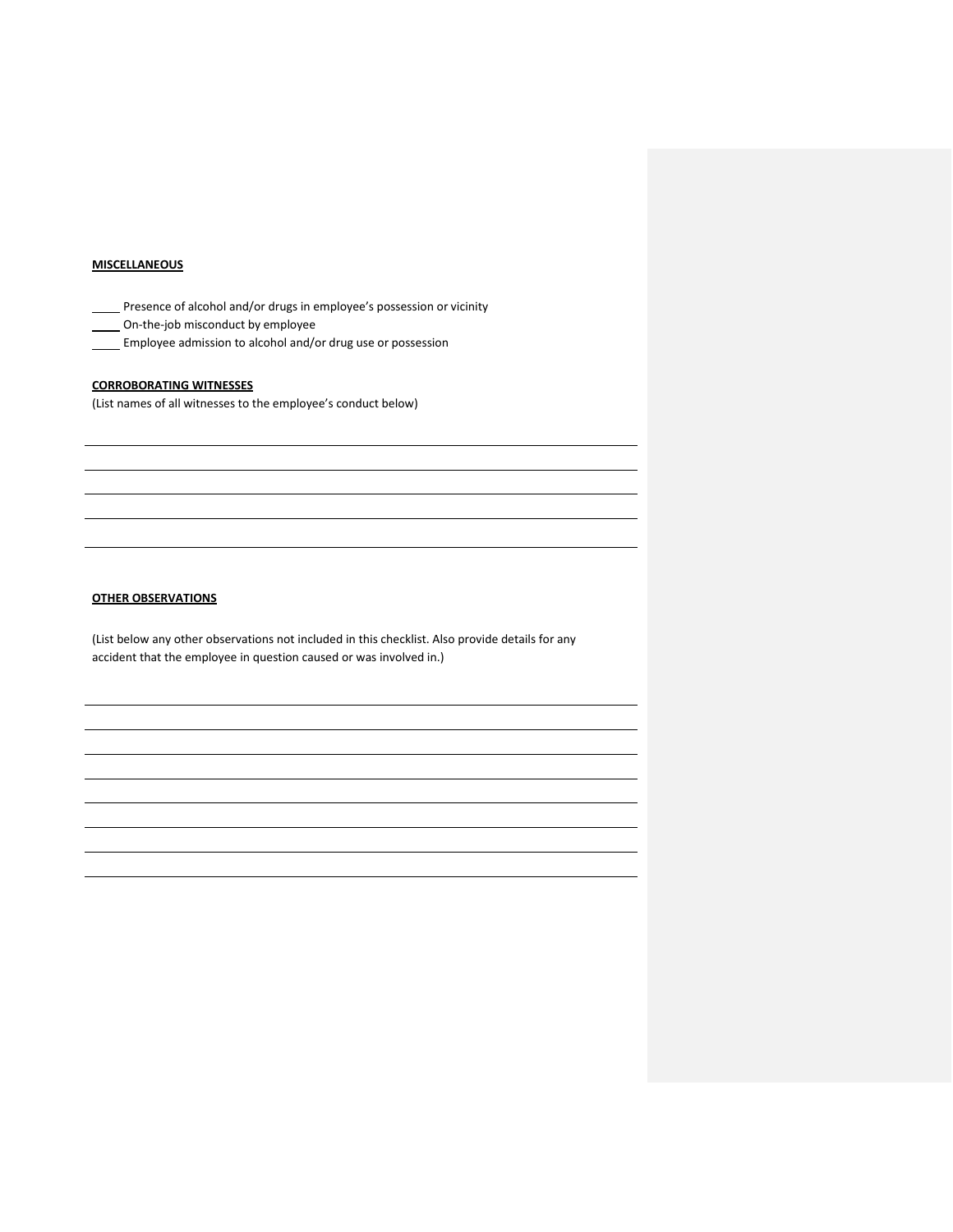#### **PART 3: EMPLOYEE'S RESPONSE**

(Document below the employee's explanation or reasons for his/her conduct)

## **PART 4: ACTION PLAN**

Once the above parts of this Reasonable Suspicion Checklist are completed by you and a witness, if available, you can proceed to an action plan in a meeting with the employee. Remember to follow your company's procedures as outlined in its drug-free policy.

Place a **checkmark** next to the applicable action as agreed upon with the employee:

| Employee has agreed to testing            | Time/Date of test |      |
|-------------------------------------------|-------------------|------|
| Employee has <b>not</b> agreed to testing |                   |      |
| No further action at this time            |                   |      |
|                                           |                   |      |
|                                           |                   |      |
| Supervisor/Manager Signature              |                   | Date |
|                                           |                   |      |
| Supervisor/Manager Signature              |                   | Date |
|                                           |                   |      |
| <b>Witness Signature</b>                  |                   | Date |

 $\overline{\phantom{a}}$